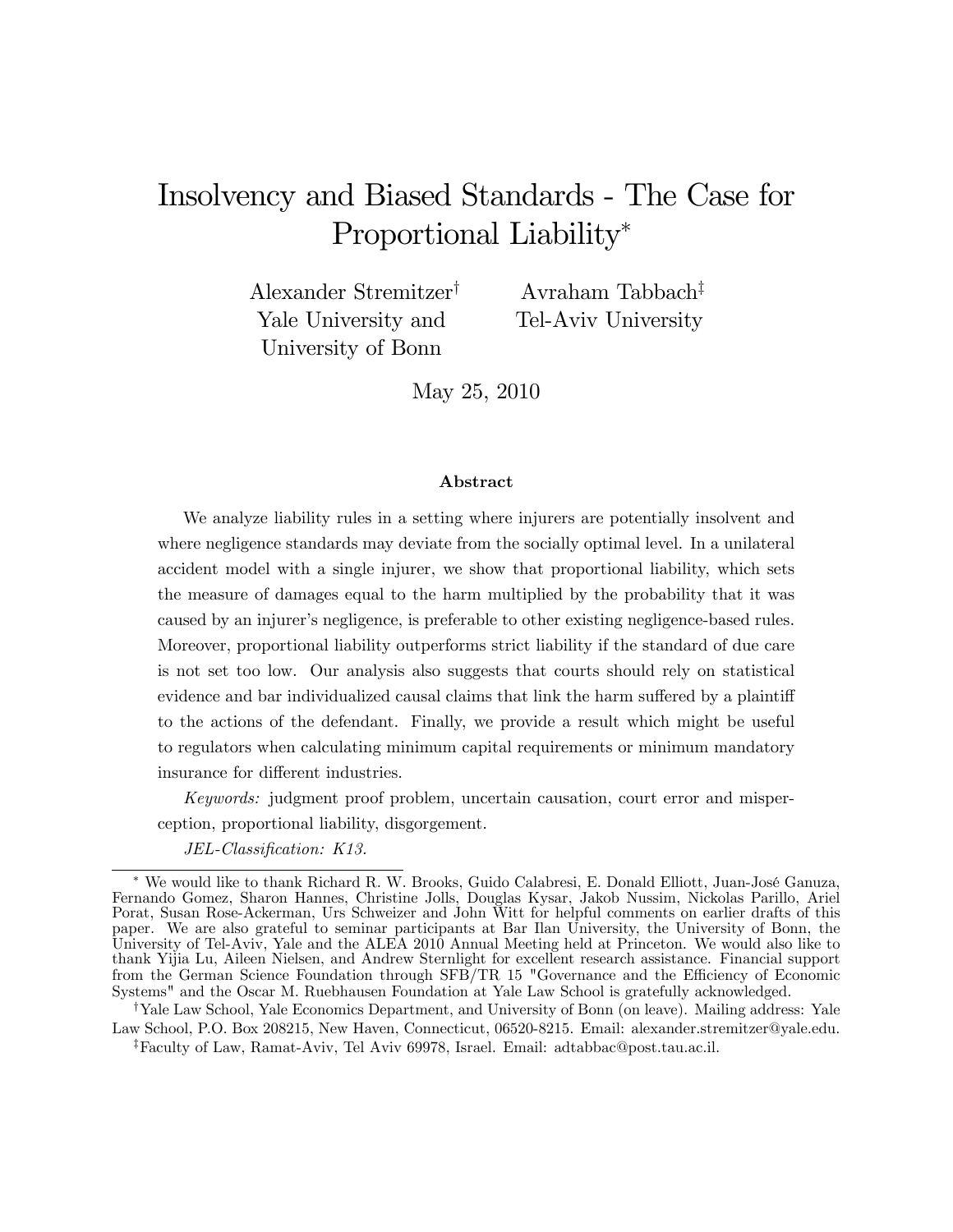# 1 Introduction

We analyze how different liability rules perform in the presence of two sources of inefficiency. First, some injurers may be insolvent due to limited liability or because their assets are insufficient to satisfy a judgment against them (the "judgment proof problem"). Second, legislators may set wrong standards or courts may err in determining whether an injurer acted negligently, for example, because of hindsight bias. Although access to expert witnesses may reduce the occurrence of court errors and certain legal strategies (such as mandatory insurance, minimum capital requirements, and veil piercing) can mitigate the judgment proof problem, both problems continue to pervade areas such as environmental torts and medical malpractice.<sup>1</sup> In light of these issues, it is important to evaluate whether certain liability rules are better suited than others to induce socially efficient behavior.

It has been frequently argued in the literature that negligence is more robust against the judgment proof problem than is strict liability (Shavell, 1986; Craswell and Calfee, 1987, Landes and Posner, 1987) but also more vulnerable to court errors in determining the standard of due care (Shavell, 1987, p. 79ff; Cooter, 1991). However, as Grady (1983) and Kahan (1989) point out, these results hinge on the notion that under the standard economic model of negligence the scope of liability under the negligence rule is unrestricted; that is, a negligent injurer is liable for all harm done, including the harm that would have occurred even if the injurer had taken due care. They argue that this regime, known as full liability, does not correspond to actual law since the scope of liability is legally restricted by the requirement that harm was actually *caused* by the injurer's negligence. Therefore, an injurer is not liable for harm that would still have occurred even if the injurer had taken due care. Grady (1983) and Kahan (1989) showed that a negligence rule which accounts for causation, referred to as threshold liability, is neither robust against the judgment proof problem nor vulnerable to setting the due care standard above the socially optimal care level.

<sup>&</sup>lt;sup>1</sup>Kornhauser and Revesz (1990) point to the problem that the strict liability rule under the Comprehensive Environmental Response, Compensation, and Liability Act (CERCLA) is likely to drive some injurers into bankruptcy.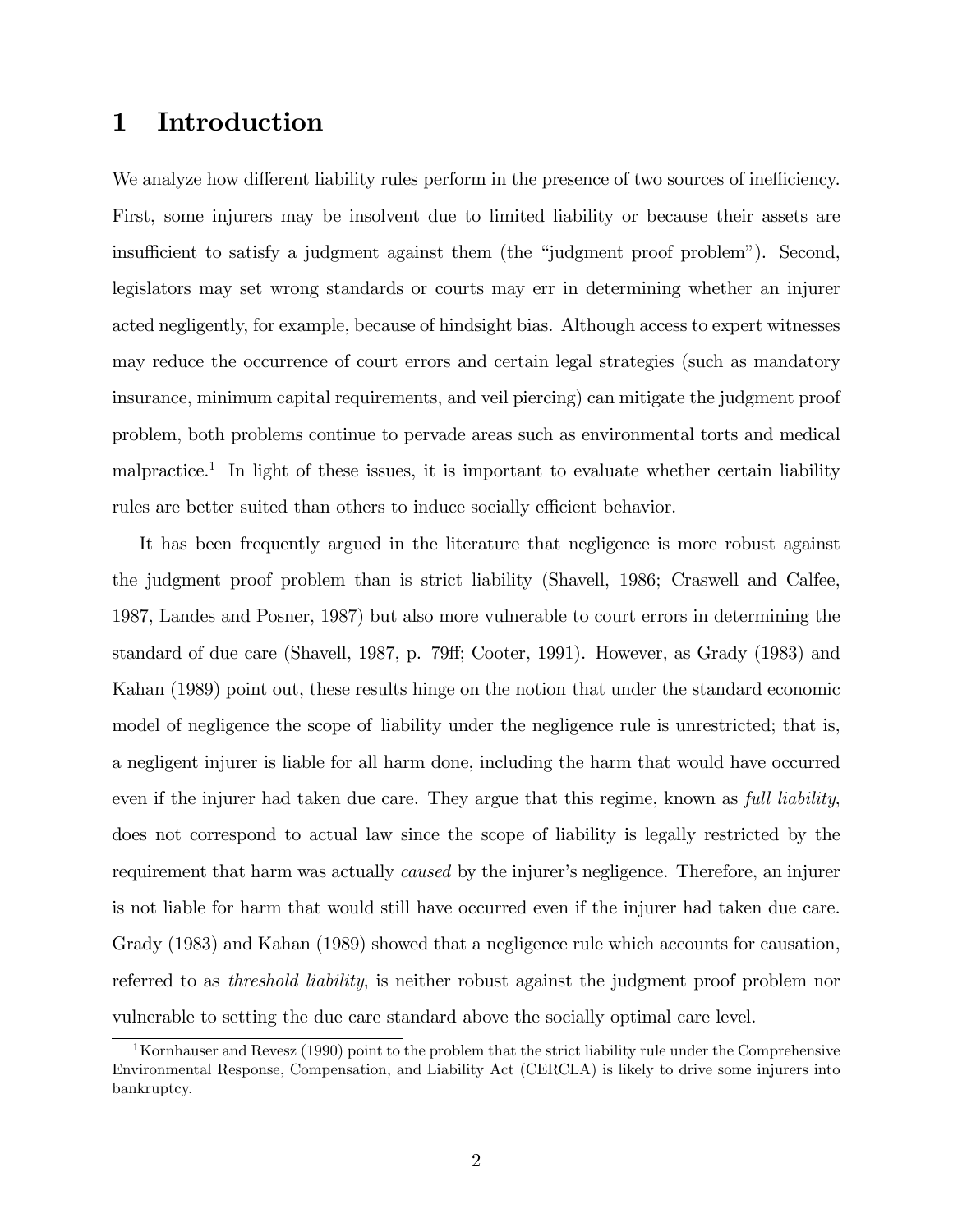While, as a matter of legal doctrine, causation should be taken into account, courts often do not apply it in situations of uncertain causation (see, e.g., Shavell, 2004, p. 253, n. 36). Instead, if harm materializes and the injurer is negligent, courts will often award full damages if they cannot *rule out* that the harm was caused by the injurer's negligence. For example, if negligence increases the probability of harm from 20% to 50%, the probability that the harm was caused by the negligence is  $60\%$  ( $(50\%-20\%)/50\%$ ). Then, given a preponderance of the evidence standard, the court can decide that it is more likely than not that the harm was caused by the negligence. It can consequently hold the injurer fully liable.<sup>2</sup> A more controversial example is the case where the probability of an accident increases from 40% to 50%. Here, the ex-post probability of causation would be  $20\%$  (50%-40%)/50%), i.e., it is more likely than not that the harm was not caused by the injurer. Hence, under a preponderance of the evidence rule, the injurer would not be liable and there would not be any incentives for the injurer to take care. However, it is not clear that courts actually make decisions in this way. There is evidence that courts only require proof up to a given evidence standard that the injurer's negligence caused the *probability* of harm to increase.<sup>3</sup> If this can be established - normally a straightforward task - all damages are granted (full liability).<sup>4</sup>

Moreover, the particular way in which Kahan (1989) formalized the causation requirement (which we here call threshold liability) implicitly assumes that, ex post, courts can verify with

<sup>&</sup>lt;sup>2</sup>For a statement of this standard view see e.g. Cay v. State of Lousiana, Department of Transportation, 631 So. 2d 293 (La. 1994).

<sup>&</sup>lt;sup>3</sup>In Evers v. Dollinger, 95 N.J. 399 (1984), the Supreme Court held that, in the context of a claim of medical malpractice, when there is evidence that the defendant's negligence increased the risk of harm to the plaintiff and that the harm was in fact sustained, it becomes a jury question whether or not the *increased risk* constituted a substantial factor in producing the injury. The Court determined that a less onerous burden of establishing causation should be applied. See also Hake v. Manchester  $Tp_1$ , 98 N.J. 302 (1985); Scafidi v. Seiler, 225 N.J. Super. 576 (App.Div.1988 ); Battista v. Olson, 213 N.J. Super. 137 (App.Div.1986); Gaido v. Weiser, 227 N.J. Super. 175 (App.Div.1988). Both Dubak v. Burdette Tomlin Memorial Hosp., 233 N.J. Super. 441, 450-452 (App.Div.1989) and Zuchowicz v. United States, 140 F.3d 381 (U.S. Court of Appeals for the Second Circuit, 1998) contain very insightful discussions of increased risk/substantial factor theory. In King v. Burlington Northern Santa Fe Ry. Co. 277 Neb. 203, 762 N.W.2d 24 Neb.,2009 the Court, suggests that any positive association that could reasonably support a causal inference could be sufficient to send a case to a jury. See also Grechenig and Stremitzer (2009) for a survey of court practice across jurisdictions.

<sup>&</sup>lt;sup>4</sup>To the same effect, the German Federal Court (BGH) shifts the burden of proof to the injurer, if it can be established that he acted with gross negligence. He then has to prove beyond a reasonable doubt that his negligence did not cause the harm. See Stoll, 1976, pp. 145, 155ff and Wagner (2004).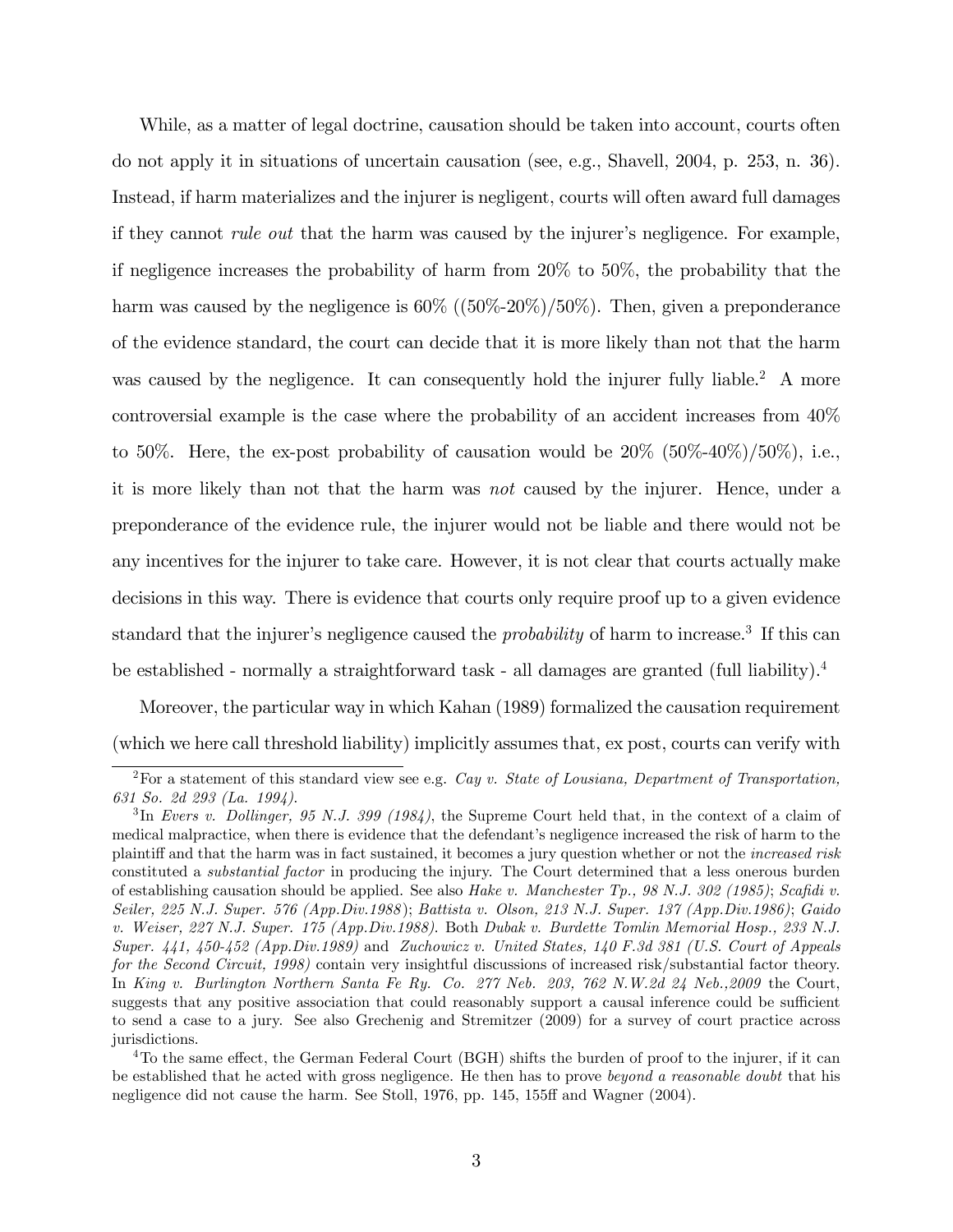certainty whether the harm was caused by the negligence of the injurer. Either causation is affirmed and the injurer is liable for all the harm or the court does not find the injurer's negligence causal for the harm and his liability is 0. Therefore threshold liability cannot be applied to situations of uncertain causation.<sup>5</sup> However, it is possible to account for the causation requirement in a probabilistic way. Many scholars have proposed a negligence rule under which the negligent injurer would be liable whenever an accident occurs but the liability would be proportional to the probability of causation.<sup>6</sup> Hence, in the above example, where the probability of an accident increases from  $40\%$  to  $50\%$  and the ex post probability of causation is therefore  $20\%$  ((50%-40%)/50%) the injurer would be liable for 20% of the harm suffered by the victim. This has become known in the literature as proportional liability and has been applied by courts in particular in cases of "market share liability"<sup>7</sup> and in cases in which plaintiffs are "indeterminate".<sup>8</sup> Indeed, as Schweizer (2009) shows, proportional liability conceptionally follows from applying the causation requirement analyzed by Kahan  $(1989)$  to situations of uncertainty about causation.<sup>9</sup>

Our paper considers a unilateral care model with a single injurer where engaging in the risk generating activity is taken as given. The main result is that proportional liability outperforms other existing negligence-based rules in a setting where injurers are potentially judgment proof and courts or legislators make systematic errors in determining the standard of due care. Moreover, we demonstrate that proportional liability is preferable to strict liability if the standard of due care is set equal to or above the socially optimal level (which

 ${}^{5}$ Kahan (1989) discusses the case of uncertain causation and considers an all-or-nothing rule in combination with a preponderance of the evidence standard of proof. We will not analyze such a rule since it does not achieve socially efficient behavior even if the standard of due care is set at the socially optimal care and injurers are solvent (see Kahan, 1989, pp. 440-41; Shavell, 1987, Proposition 1, pp. 592-593).

 ${}^{6}$ See e.g. Landes and Posner (1983), Rosenberg (1984), and Shavell (1985).

<sup>7</sup>See e.g. Sindell v. Abbott Laboratories, 26 Cal.3d 588, 607 P.2d 924, 163 Cal.Rptr. 132 (1980). In market share liability a company pays harm multiplied by its market share. This could involve multiple defendants but could also only involve a single defendant in case the competitors have gone out of business by the time the suit is brought.

 $8$ This is the case where the harm – for example cancer – can be "caused" by a particular substance, but where it is impossible to pinpoint which particular person's cancer would have occurred naturally and which would not have occurred but for exposure to the substance (see the famous case In Re "Agent Orange" Product Liability Litigation, 597 F. Supp. 740 (E.D.N.Y. 1984).)

<sup>&</sup>lt;sup>9</sup>This is true if we rule out that harm can be prevented precisely because the injurer was negligent.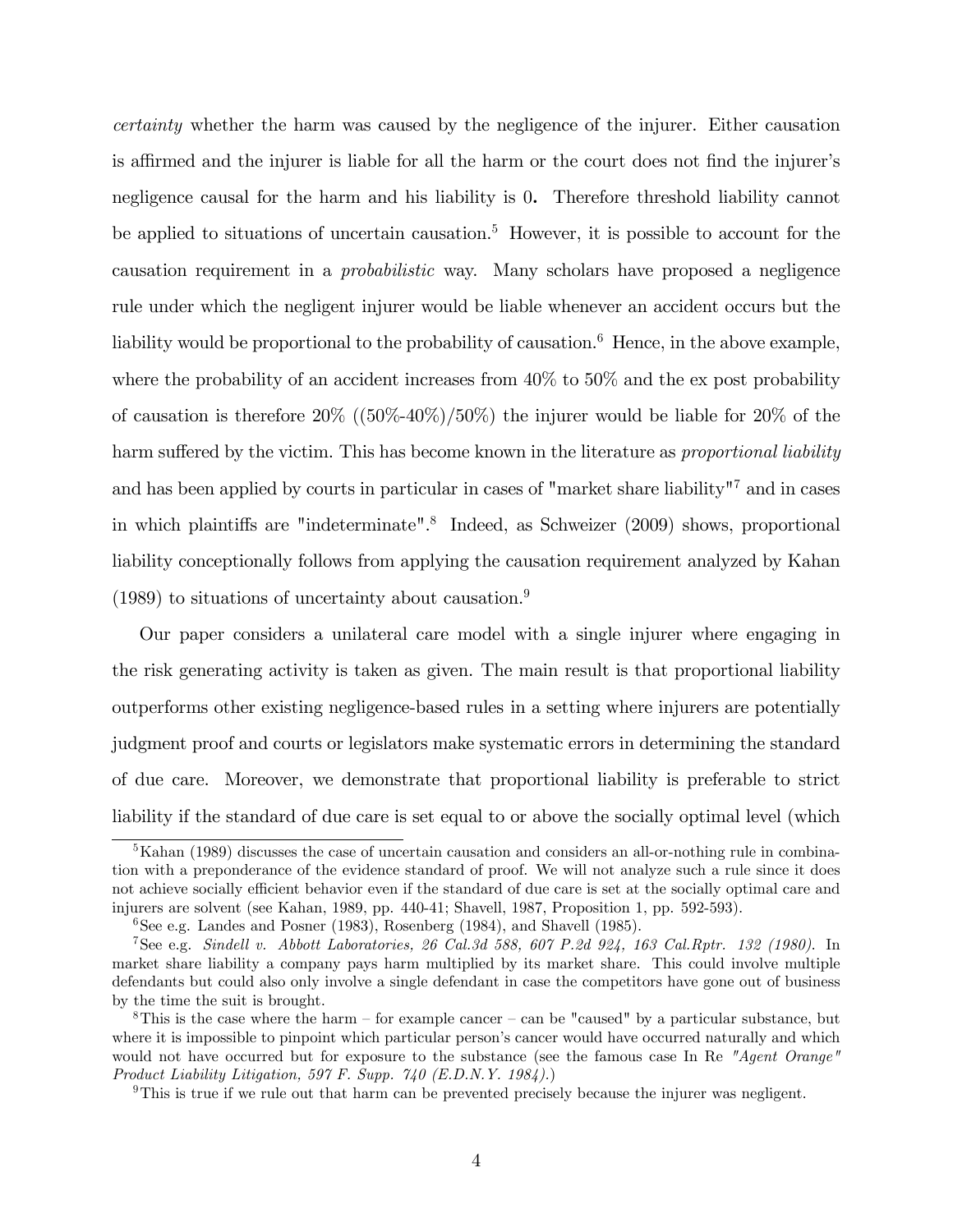is the case that concerns most commentators). When the due care standard is set below the socially optimal level, the relative performance of the two rules is ambiguous. Yet, proportional liability is still likely to outperform strict liability if the deviation from the socially optimal care level is not too big.<sup>10</sup> The intuition for these results is that proportional liability combines the best of two rules: In contrast to threshold liability, proportional liability is as robust against the judgment proof problem as full liability if the due care standard is set at or below the socially optimal level of care.<sup>11</sup> At the same time, in contrast to full liability, proportional liability preserves the robustness of threshold liability to setting the due care standard above socially optimal care. Not only does proportional liability prevent overinvestment in care, but it also generates less underinvestment in care at low levels of wealth constraints than under full liability. Therefore, a regime which imposes less liability on injurers actually reduces the underinvestment in care if courts set the standard of due care higher than the socially optimal level.<sup>12</sup> Yet, even under proportional liability, an overly high standard of care remains costly (albeit less costly than under full liability). So, courts should still worry about hindsight bias.

We also present an interesting policy implication about the value of accuracy in adjudication (see Kaplow, 1994). Rose-Ackerman (1990) has previously argued that courts should rely on statistical evidence and forbid individualized causal claims in market-share liability cases because such information does not improve welfare. Therefore, efforts to link the harm suffered by a plaintiff to the actions of a particular defendant only wastes resources. Our analysis suggests that such evidence should be barred even if information on causation is available *without cost*. Finally, we show that the minimum wealth level for which first-best care levels can be induced has an intuitive meaning and can be calculated easily. This find-

 $10$ That is, ruling out extreme assumptions about the precaution technology and the distribution of wealth across potential injurers.

<sup>&</sup>lt;sup>11</sup>This might be surprising, as one would expect that proportional liability performs better than full liability as the wealth constraint binds more often under full liability than under proportional liability. The reason this is not the case is that both rules cause injurers to pay more than is necessary to induce the efficient care level. As long as the wealth constraint just eats away the slack for deterrence purposes it does not matter. As soon as it starts to matter, it does so for both rules alike.

 $12$ This is in the same vein as Ganuza and Gomez (2008) but otherwise a different story.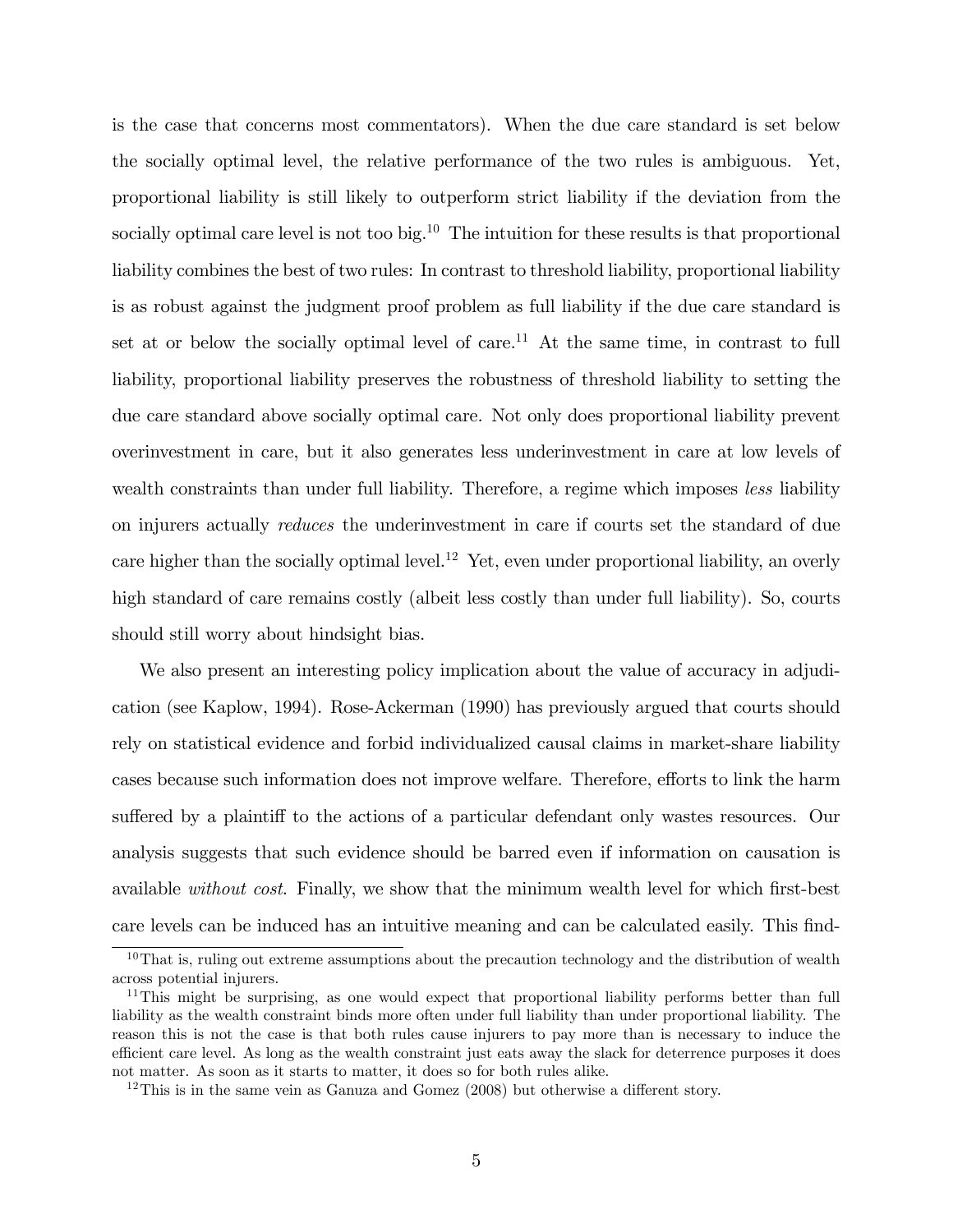ing could be useful to inform legislators who wish to set minimum capital requirements or mandatory insurance provisions for different industries.

To the best of our knowledge, our paper is the first to analyze the effects of wealth constraints on the performance of proportional liability and to focus explicitly on the interaction of the judgment proof problem with the possibility of systematic error in setting due care. However, the paper is related to a larger literature analyzing the effect of the judgment proof problem on the incentives created under different liability rules. Shavell (1986) analyzes the effects of the judgment proof problem with respect to full and strict liability. Kahan (1989) explores how wealth constraints affect threshold liability. Closest to our analysis are Kornhauser and Revesz (1990) and Landes (1990) who analyze how the relative efficiency of rules for imposing liability and apportioning damages among joint torteasors is affected by the potential insolvency of some of the actors. Yet, the driving force in their models is the effect of different rules on the strategic interaction among joint torteasors, which is absent from our paper as we are only concerned with a single injurer. Moreover, those papers assume that the standard of due care is set at the socially efficient level, while the present paper also considers the consequences of the judgment proof problem if the standard of due care is set at socially inefficient levels. $^{13}$ 

Our paper is organized as follows: Section 2 sets up the model and derives a few useful benchmarks. Section 3 describes the different negligence-based liability rules and derives results about their relative performance in the presence of wealth constraints when the due care standard is set equal to the socially optimal level of care. Sections 4 and 5 analyze the cases where the standard of due care is set higher or lower than the socially optimal level of care. Section 6 concludes.

<sup>&</sup>lt;sup>13</sup>In a recent paper, Leshem and Miller (2009) compare full liability and proportional liability in a model of costly litigation. They recommend full liability on the ground that it leads to higher rates of compliance (conceding that it will also lead to higher rates of litigation and therefore to higher litigation cost). Yet, compliance is only unambiguously welfare increasing if it is assumed that courts set the standard of due care at the socially optimal level. Hence, they implicitly rule out the possibility of systematic court error. As they also assume solvent injurers, the two main ingredients of our model, court error and the judgment proof problem, are absent from their analysis.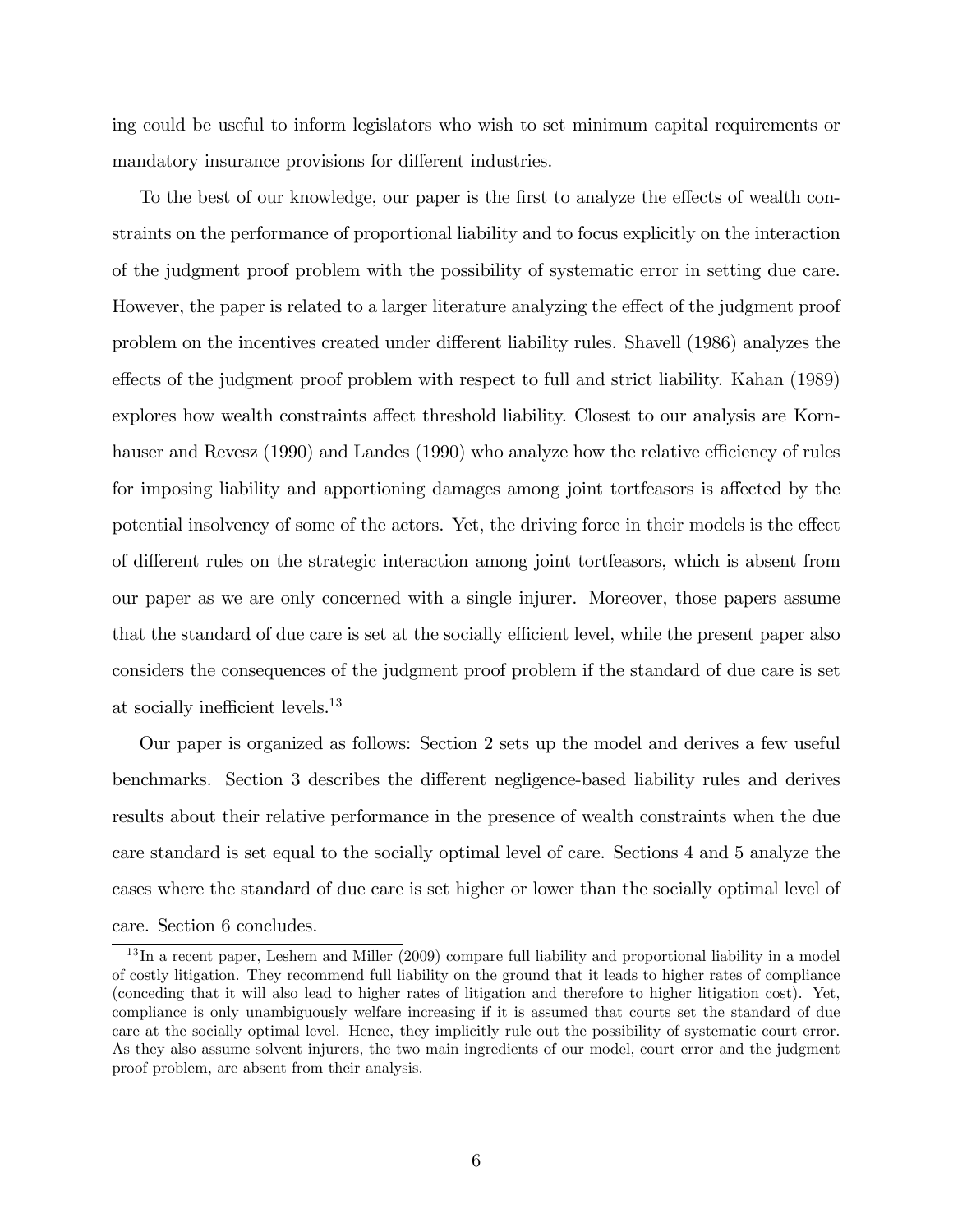# 2 Model

We consider a unilateral accident model with two risk-neutral parties: an injurer and a victim. The injurer undertakes a dangerous activity and chooses a level of care  $x \in R_0^+$ . Subsequently, with a probability of  $p(x) \in [0, 1]$ , the victim suffers harm  $h \in R^+$ , where  $p(\cdot)$  is a decreasing and twice differentiable convex function in x. To guarantee an interior solution to the social welfare problem, assume that  $p'(0) = -\infty$  and  $p'(\infty) = 0$ . We assume care to be non-monetary in nature but to have an opportunity cost of  $x$ .<sup>14</sup> The injurer's wealth is  $w \in R_0^+$ . In the remainder of this section, we derive a few useful benchmarks:

**Social optimum.** The social cost of engaging in the activity can be written as the sum of the cost of care and the expected harm,  $x + p(x)h$ . The care level,  $x^*$ , which minimizes social cost is therefore implicitly given by the following first order condition:

$$
1 + p'(x^*) h = 0.
$$
 (1)

Throughout the care level satisfying (1) will be referred to as the socially optimal level of care.

No liability. Absent institutional arrangements, the injurer incurs the entire cost of care but bears neither harm nor liability. He will therefore exercise no care at all, regardless of his level of wealth. This is clearly inefficient.

**Strict liability.** Alternatively, if the injurer is strictly liable in the case of an accident, he will have to pay for all harm, unless he is judgment proof and therefore pays only his wealth, w. Hence, he will minimize his expected costs,  $x+p(x)$  min $[h, w]$ , by choosing socially optimal care  $x^*$  if  $w \geq h$ . However, if the wealth constraint binds,  $w < h$ , he will choose

<sup>&</sup>lt;sup>14</sup>One could interpret x as the cost of effort that can be evaluated in monetary terms but does not reduce the wealth constraint. Alternatively, one could think of  $x$  as an investment that is made in an asset which is subsequently transferred to a limited liability company. The value of the asset would then determine the wealth constraint. The assumption is the same as in Shavell (1986).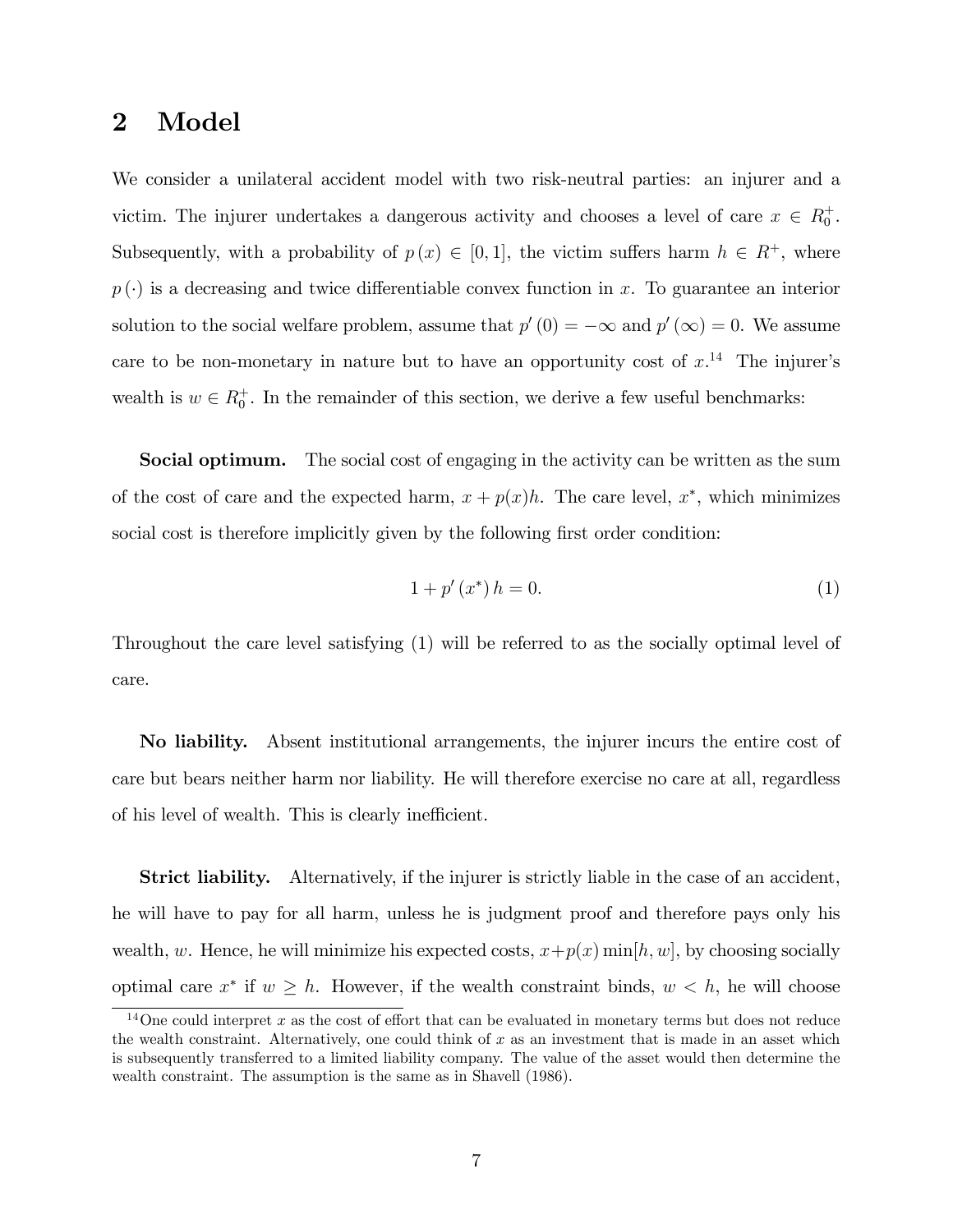$\tilde{x}(w)$ , which satisfies the following first-order-condition:

$$
1 + p'(\tilde{x}(w)) w = 0.
$$
 (2)

It follows from the convexity of  $p(x)$  that  $\tilde{x}(w) < x^*$ , i.e., strict liability induces wealthconstrained injurers to exercise positive yet inefficiently low care (see Shavell, 1986).

Moreover, the lesser the wealth, the lower the level of care and the expected costs of the injurer; that is:<sup>15</sup>

$$
\frac{d\tilde{x}(w)}{dw} = -\frac{p'(\tilde{x}(w))}{p''(\tilde{x}(w))} > 0, \text{ and } \frac{d[\tilde{x}(w) + p(\tilde{x}(w))w]}{dw} = p(\tilde{x}(w)) > 0.
$$
 (3)

# 3 Negligence and causation

### 3.1 Full-liability

As a matter of legal doctrine, injurers under a negligence rule are liable for damages if two conditions are met. First, the injurer must have acted negligently, i.e., exercised less than due care,  $\bar{x}$ . Second, the injurer's negligence must have *caused* the accident, i.e., without his negligence, the accident would not have occurred.<sup>16</sup> However, standard accident models have usually disregarded the causation requirement and implicitly assumed that the injurer, if found negligent, must compensate the victim for all the harm done whenever an accident occurs. This has become known as the "full liability" regime. Some scholars (e.g., Shavell, 2004, p. 253, n. 36) argue that courts often do not apply the causation requirement in situations where the cause of the accident is not known with certainty ex-post. Instead, courts will often award full liability if they cannot *rule out* that the harm (or accident) was caused by negligence. Given that uncertain causation is the rule rather than the exception, "full liability" seems to fit real world behavior of courts in a very relevant class of cases. Under full liability, negligent injurers are liable to compensate the victim for  $h$ . However, if the wealth constraint binds,  $w < h$ , the injurer is judgment proof and accordingly only pays

<sup>&</sup>lt;sup>15</sup>In the following we will sometimes write  $\tilde{x}$  for  $\tilde{x}$  (w).

<sup>&</sup>lt;sup>16</sup>In this paper, acting negligently means exercising less than "due care" as determined by whoever sets the standard, regardless of whether it is determined efficiently.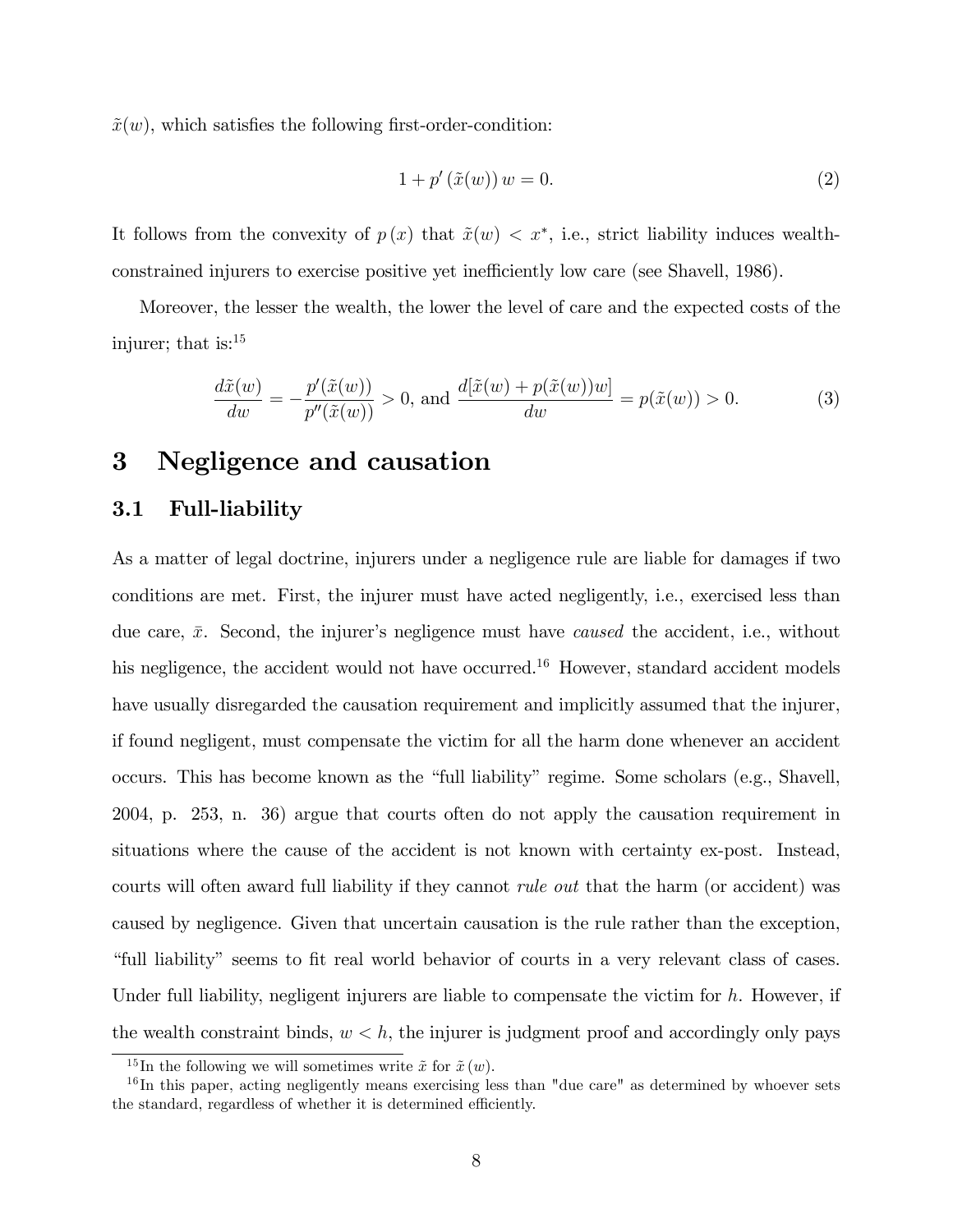w. Therefore, the injurer's liability is equal to  $D = \min[h, w]$ , and his expected cost can be written as:

$$
J_F(x) = \begin{cases} x & x \ge \bar{x} \\ x + p(x)h & x < \bar{x} \wedge w \ge h \\ x + p(x)w & x < \bar{x} \wedge w < h. \end{cases}
$$
 (4)

The following lemma restates Shavell's result (Proposition 1 of Shavell, 1986).

**Lemma 1** Full liability: If due care is set at the socially optimal level of care,  $\bar{x} = x^*$ , full liability induces the injurer to exercise socially optimal care  $x^*$  if his wealth is greater than or equal to a cut-off value  $\bar{w} < h$ . Otherwise, the injurer behaves as if he is strictly liable and exercises too little care  $\tilde{x}(w) < x^*$ . The cut-off value  $\bar{w}$  is implicitly defined by  $x^* = \tilde{x}(\bar{w}) + p(\tilde{x}(\bar{w}))\bar{w}.$ 

**Proof.** See Shavell (1986) or, for convenience, Appendix A. ■

The explanation of Lemma 1 hinges on the discontinuity of the injurer's cost function at due care equal to socially optimal care. This discontinuity follows because the injurer does not incur any liability if he exercises due care but is liable for the entire harm (including the harm which would have occurred if he had exercised due care) if found negligent. Liability is therefore higher than is necessary for inducing socially optimal care, which makes full liability, to a certain extent, robust towards judgment proofness and other possible imperfections. While Lemma 1 defines the cut-off value  $\overline{w}$  only implicitly, we will show in section 3.5 that it has an intuitive meaning and can be easily calculated.

## 3.2 Certain causation - threshold liability

While full liability practically ignores the legal requirement of causation, threshold liability, as first discussed by Grady (1983) and elaborated and formalized by Kahan (1989), incorporates the legal doctrine of causation in situations of certain causation. Under threshold liability, the injurer is liable for damages if he acted negligently and if his negligence caused the accident. The legal doctrine of causation excludes from the scope of liability accidents that would have occurred even if the injurer had not been negligent. To illustrate this regime take the example by Kahan (1989) of the owner of a cricket ground who is legally required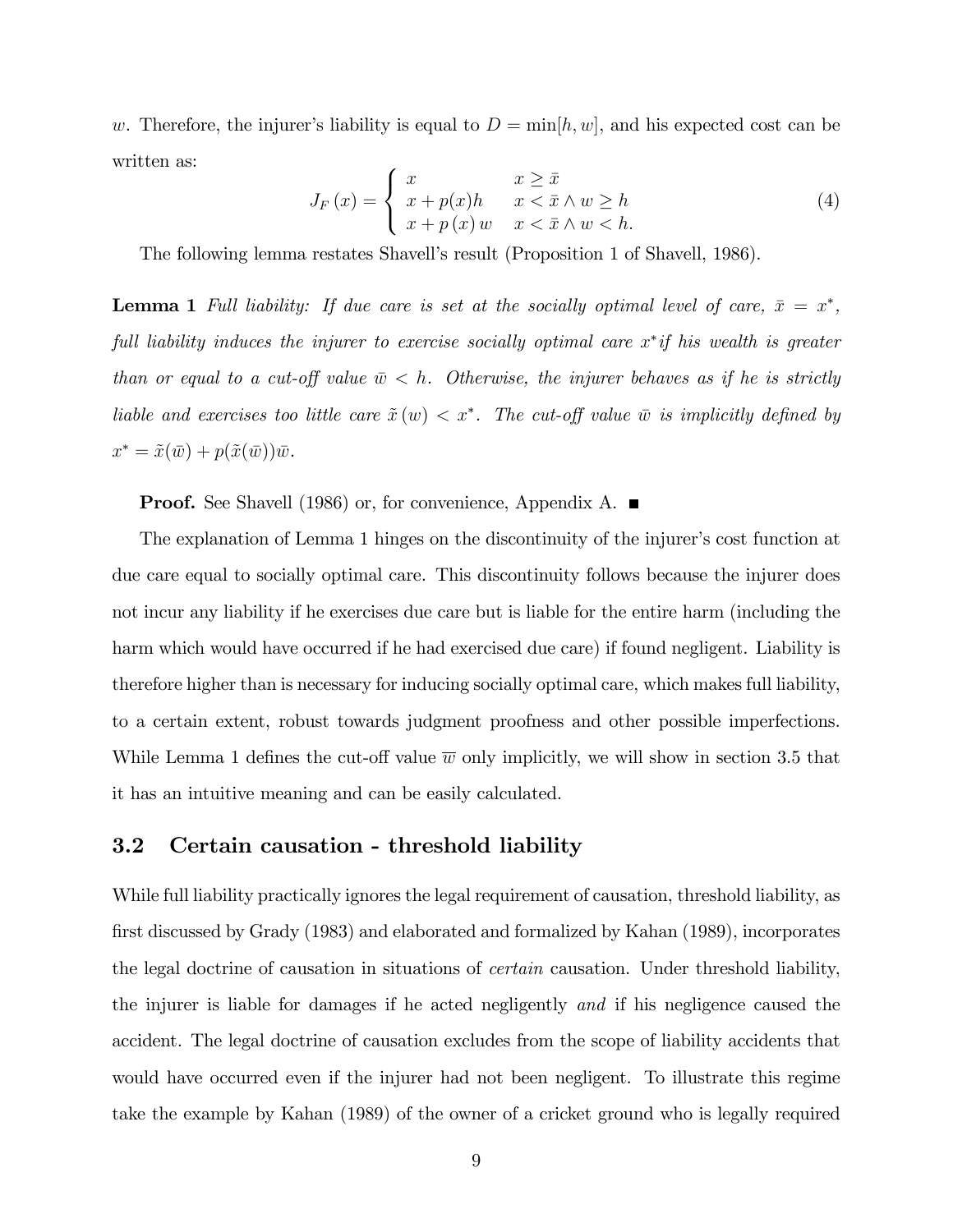to have a fence 10 ft tall but only builds a fence 9 ft tall. Kahan argues the cricket ground owner is liable if a ball crosses the fence between 9 and 10 ft high and causes harm but not if the ball crosses the fence above 10 ft. This is because, in the latter case, harm is not caused by the owner's deviation from due care. More generally, under threshold liability, if an accident has occurred and the injurer exercised less than due care, he will only be liable with probability

$$
\pi(x) \equiv \frac{p(x) - p(\bar{x})}{p(x)},\tag{5}
$$

which reflects the probability of causation (see, e.g., Ben-Shahar, 1999, p.651; Tabbach, 2008). The amount of damages under threshold liability, however, is the same as the amount of damages under full or strict liability. This means that the injurer pays  $h$  unless he is judgment proof and then only pays  $w$ . His expected cost function can be written as:

$$
J_T(x) = \begin{cases} x & \text{if } x \ge \bar{x} \\ x + p(x)\pi(x)h & \text{if } x < \bar{x} \land w \ge h \\ x + p(x)\pi(x)w & \text{if } x < \bar{x} \land w < h. \end{cases}
$$
 (6)

# 3.3 Uncertain causation - proportional liability

Following Kahan (1989), we have so far implicitly assumed that the court can verify with certainty at which height the cricket ball which caused harm crossed the fence. Most of the time, however, the court would only observe that a cricket ball crossed the fence and know from experience that this happens less often if the fence is higher. If the data is really good the court would know at which probability the balls cross the fence depending on its height. Yet, in these cases, it is no longer possible to say with certainty what would have happened if the injurer had exercised due care. In these cases, threshold liability can no longer be applied.<sup>17</sup>

As argued above, in situations of uncertain causation courts often award full damages putting the burden of the uncertainty on the negligent injurer. Alternatively, courts may

<sup>&</sup>lt;sup>17</sup>Threshold liability as formulated in this paper can be applied to situations of uncertain causation in the following way. Suppose that in the face of uncertainty over causation the courts or juries would toss an appropriate coin reflecting the probability of causation  $\pi(x) \equiv \frac{p(x)-p(\bar{x})}{p(x)}$  and the probability of non-causation  $1 - \pi(x)$  and would find the injurer liable in the relevant case. We would like to thank Jacob Nussim for offering us this interpretation of threshold liability.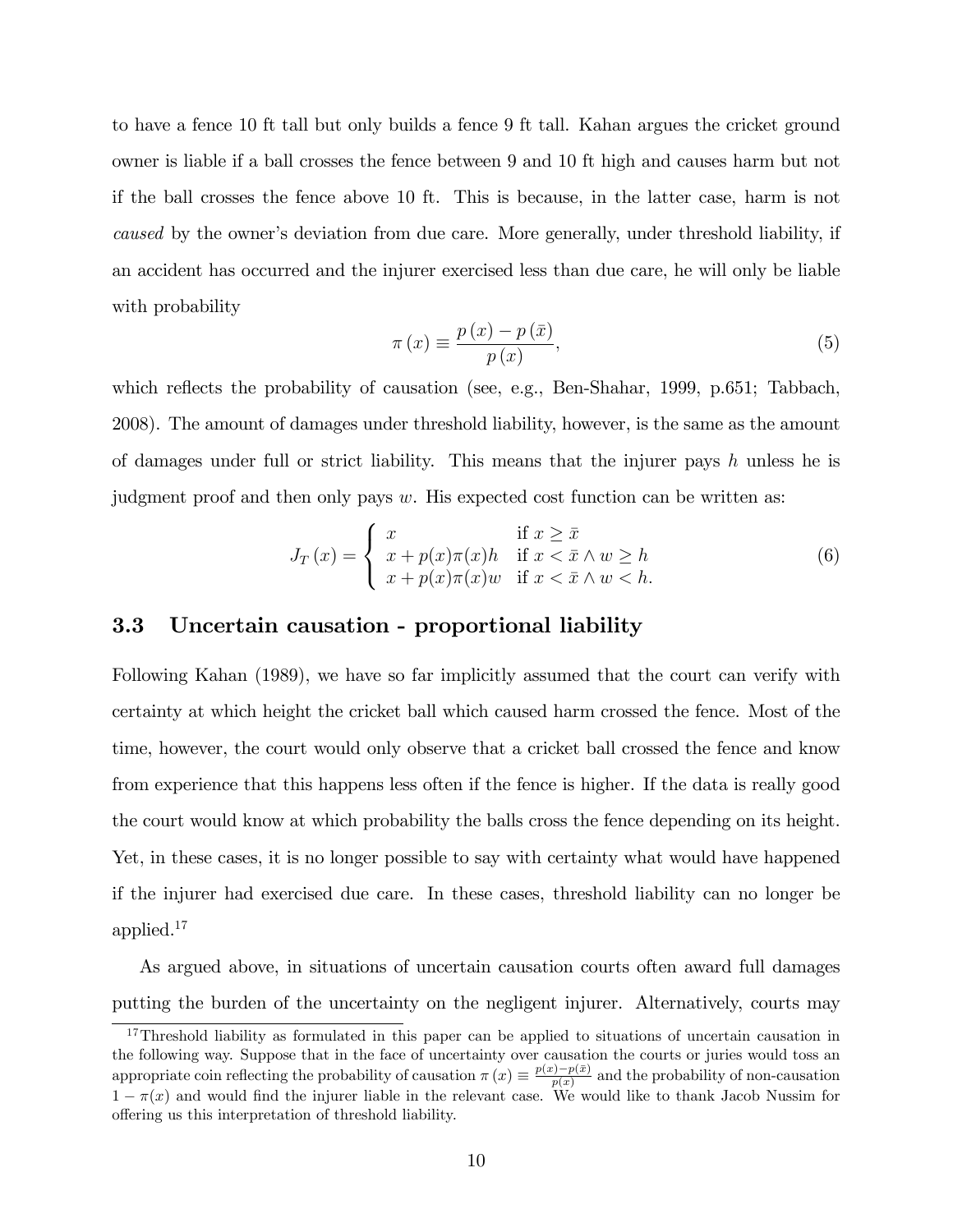find the injurer liable if it is more likely than not that his negligence caused the harm.<sup>18</sup> Yet, there is a third alternative, commonly referred to as "proportional liability", which is occasionally applied by courts in situations of uncertain causation.

Under proportional liability, a negligent injurer is always liable if an accident occurs, but he is only liable for damages that equal the harm discounted by the probability

$$
\pi(x) \equiv \frac{p(x) - p(\bar{x})}{p(x)}\tag{7}
$$

that the harm was caused by his negligence.<sup>19</sup> A negligent injurer will therefore be liable for damages of  $\pi(x)$  h which are less than harm. Since damages will be paid in full only if the injurer has sufficient wealth,  $w \geq \pi(x) h$ , his expected cost function is:

$$
J_P(x) = \begin{cases} x & \text{if } x \ge \bar{x} \\ x + p(x)\pi(x)h & \text{if } x < \bar{x} \wedge w \ge \pi(x)h \\ x + p(x)w & \text{if } x < \bar{x} \wedge w < \pi(x)h. \end{cases}
$$
(8)

Note that if the injurer's wealth is greater than harm,  $w \geq h$ , it follows from expressions (6) and  $(8)$  that the injurer's expected liability is the same under both threshold and proportional liability. However, if the injurer's wealth is in the interval  $w \in (\pi(x) h, h)$ , the wealth constraint binds under threshold liability but not under proportional liability. Hence, the injurer's expected payoffs under threshold and proportional liability coincide in the absence of wealth constraints but are otherwise different. This difference stems from the assumption that, under threshold liability, the level of damages is a *binary* variable equal either to h or 0, depending on whether the accident was caused by negligence or not. In contrast, under proportional liability, the injurer is always liable for damages, but damages are given by a continuous variable equal to  $\pi(x)h \in (0, h)$ .

<sup>&</sup>lt;sup>18</sup>Rules in which the probability threshold required to impose liability is  $x \in [0,1]$  were analyzed, for example, by Shavell (1985) and shown to induce socially non-optimal care even in the absence of wealth constraints. We therefore do not analyze these rules in the present paper.

<sup>&</sup>lt;sup>19</sup>The probability of causation can be calculated as in  $(7)$  if we rule out the possibility that harm is prevented because the injurer fell short of exercising due care. (See Schweizer (2009) for a rigorous treatment of the application of the causation requirement under uncertainty.) Given this assumption, the causation requirement is equivalent to the rule of proportional liability as proposed by Shavell (1985) and others. This rule exactly internalizes the consequences of deviating from the due care standard.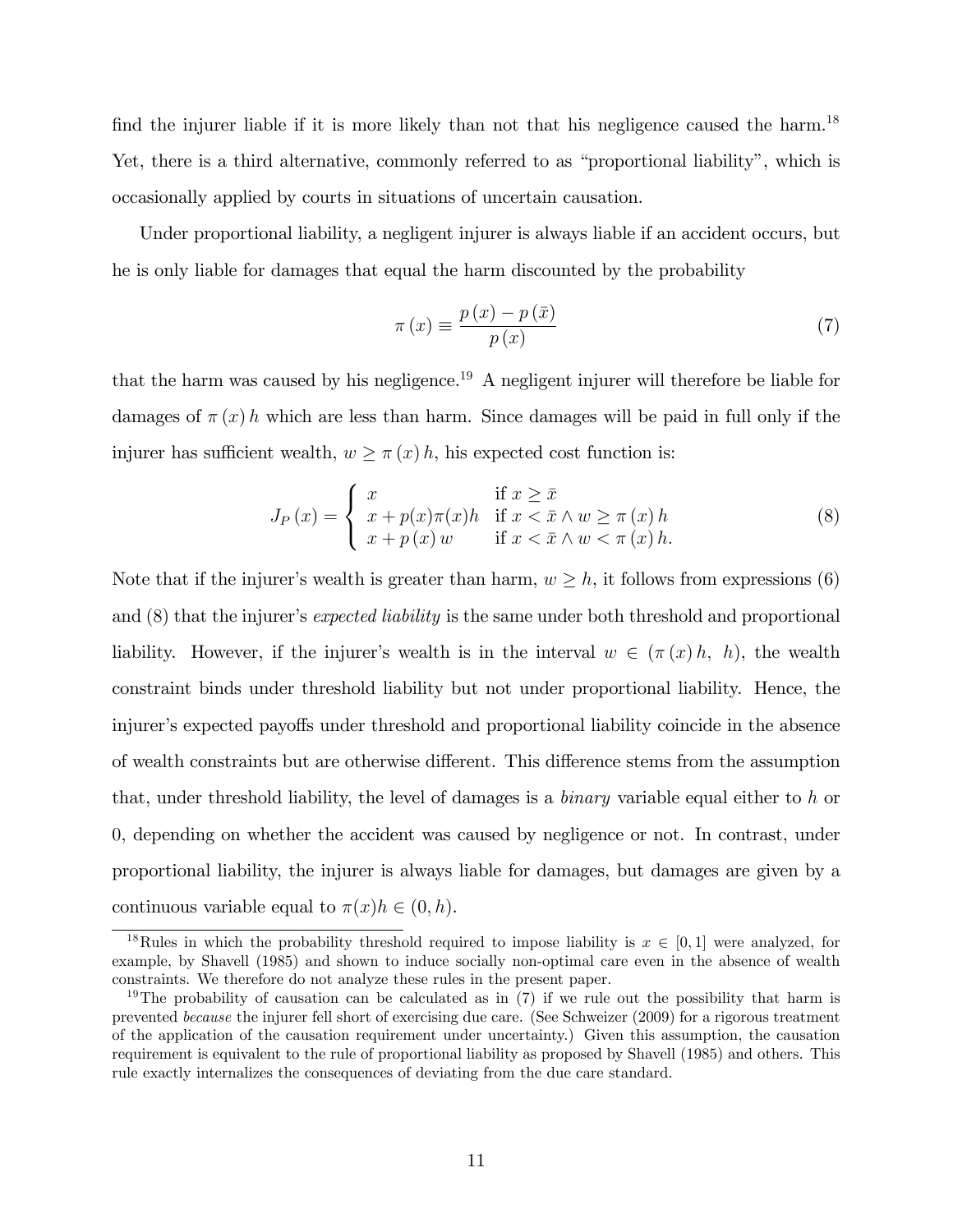### 3.4 Robustness towards judgment proofness

The difference between threshold and proportional liability that we have just identified plays an important role in the relative performance of these two liability rules in the presence of wealth constraints. In addition, these two liability rules have close connections to strict and full liability as stated in the following proposition.

**Proposition 1** If due care is set at socially optimal care, then for all wealth levels  $(1)$ threshold liability induces the same care as strict liability and (2) proportional liability induces the same care as full liability. This implies that proportional liability dominates threshold liability.

**Proof.** Part (1): If the injurer abides by due care, he clearly chooses  $x^*$ . Since  $x +$  $p(x)\pi(x)h = x + [p(x) - p(x^*)]h$  only differs from  $x + p(x)h$  by a constant,  $-p(x^*)h$ , it follows that  $x^*$  which minimizes the latter also minimizes the former expression. Hence, for all  $x \neq x^*$ , it holds that:

$$
x^* = x^* + [p(x^*) - p(x^*)]h < x + [p(x) - p(x^*)]h. \tag{9}
$$

Therefore, the injurer will never deviate from  $x^*$  if his wealth constraint does not bind. However, if  $w < h$ , the injurer will deviate from  $x^*$  and choose  $\tilde{x}(w)$ . This follows since, by the definition of  $\tilde{x} (w)$  (see expression 2), it holds that:<sup>20</sup>  $x^* = x^* + [p(x^*) - p(x^*)] w >$  $\tilde{x} + [p(\tilde{x}) - p(x^*)] w = \tilde{x} + p(\tilde{x})\pi(\tilde{x})w.$ 

Part  $(2)$ : If the injurer abides by due care, he will choose  $x^*$ . If his wealth constraint does not bind,  $w \geq \pi(x)h$ , he will never exercise less than due care, as it follows from expression (9) that this cannot be optimal. Hence, the judgment proofness of the injurer,  $w < \pi(x)h$ , is a necessary condition for acting negligently. Yet, in addition, it must hold that acting negligently is worthwhile for the injurer:

$$
\tilde{x} + p(\tilde{x}) w < x^* \iff w < \frac{x^* - \tilde{x}}{p(\tilde{x})} \equiv \bar{w}.\tag{10}
$$

<sup>&</sup>lt;sup>20</sup>Note that  $x + [p(x) - p(x^*)] w$  and  $x + p(x) w$  only differ by a constant.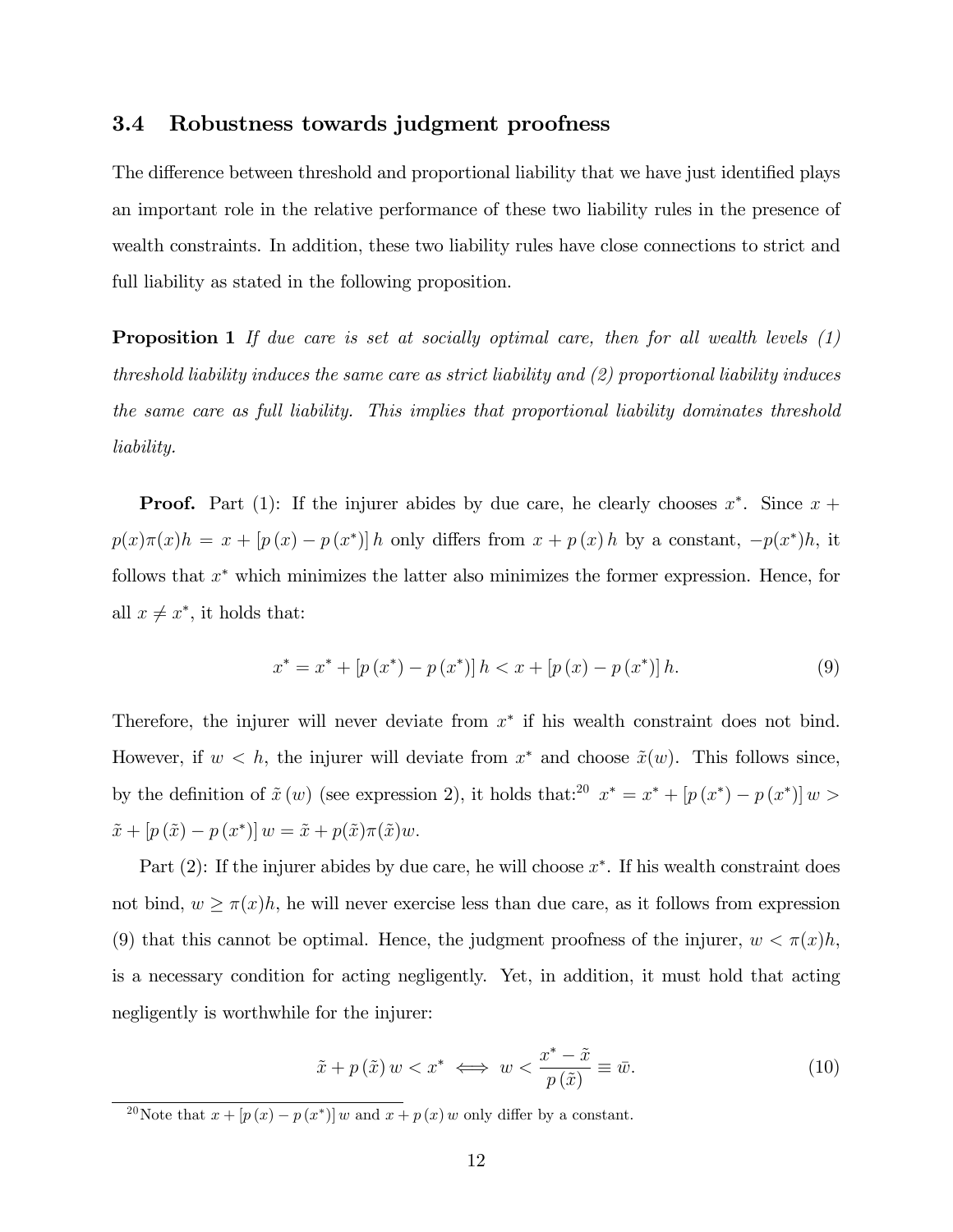

Figure 1: Liability rules if due care is set at the socially optimal care level.

The value of w implicitly defined by this condition (with equality) is the cut-off value  $\bar{w}$ derived in Lemma 1. Condition  $(10)$  is also sufficient for the injurer to exercise less than socially optimal care, as  $\tilde{x} + p(\tilde{x})w < x^*$  implies that  $w < \pi(\tilde{x})h$ . To see this, note that it holds that:  $\pi(\tilde{x}) h - \overline{w} = \pi(\tilde{x}) h - \frac{x^* - \tilde{x}}{p(\tilde{x})} = \frac{\tilde{x} + p(\tilde{x})h - [x^* + p(x^*)h]}{p(\tilde{x})} > 0$  by the definition of  $x^*$ .

The fact that threshold liability is less robust to wealth constraints than full liability has already been hinted at by Kahan (1989, Proposition 4 in the Appendix). Proposition 1 shows that threshold liability actually performs as poorly as strict liability. Proportional liability, however, which coincides with threshold liability in the absence of wealth constraints, is more robust to the judgment proof problem and actually performs as well as full liability. Figure 1 summarizes these results by depicting the level of care taken by injurers as a function of their wealth under the different liability rules.

# 3.5 Calculating the cut-off value: disgorgement liability

Proposition 1 states that proportional liability performs the same as full liability over the entire range of wealth constraints. This is puzzling as one might expect proportional liability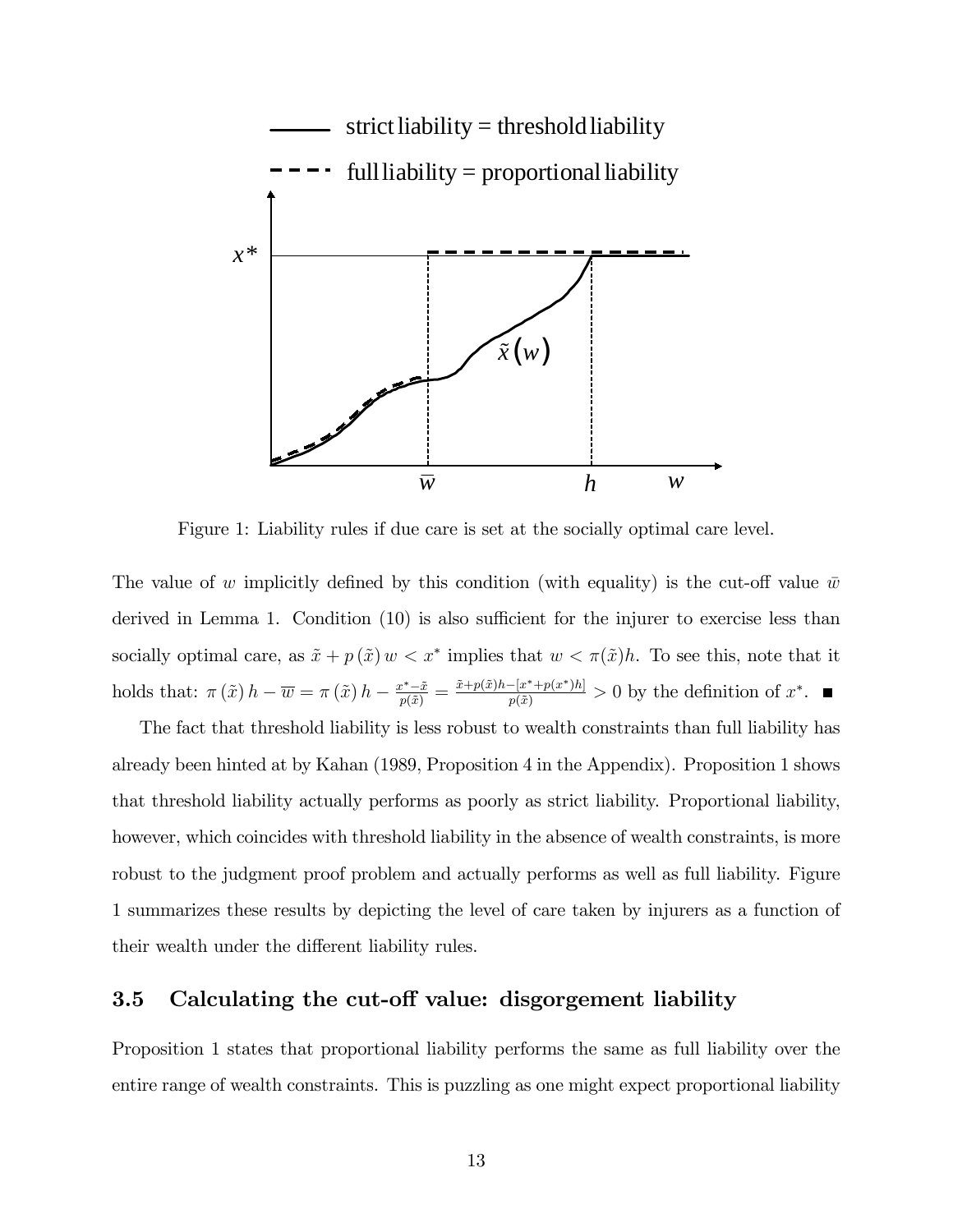to outperform full liability since the wealth constraint binds more often under the latter than under the former. The reason why this intuition is wrong is that damages under full and proportional liability are higher than necessary to induce socially optimal care. Therefore, even though judgment proofness lowers the effective level of damages under both rules, it does not impair the performance of these rules as long as it just eats away the portion of damages not needed for deterrence purposes. Judgment proofness starts to matter when it reaches the lower bound of what is necessary to induce socially optimal behavior. But then it matters for both rules alike.

This explanation suggests a method to calculate the cut-off value  $\bar{w}$  which is implicitly defined by  $\tilde{x}(w) + p(\tilde{x})w = x^*$ . As it turns out, this method is closely connected to another liability rule. Consider a negligence-based liability rule which is designed to stipulate damages that are just high enough to make the injurer abide by socially optimal care (or more generally due care). In other words, consider a rule under which, whenever the injurer is judgment proof, he will act negligently. Under such a rule, damages  $D(x)$  should for all  $x < x^*$  satisfy the condition  $x + p(x)D(x) = x^*$ , or equivalently:<sup>21</sup>

$$
D(x) = \frac{x^* - x}{p(x)}.\tag{11}
$$

This rule is referred to as "disgorgement liability" (see, e.g., Polinsky and Shavell, 1992; Arlen, 1992, p. 419). Under disgorgement liability, a negligent injurer is liable if an accident occurs, but the damages he has to pay are equal to the gains he obtains from deviating from the due care standard,  $x^* - x$ , multiplied by the inverse of the probability of an accident,  $p(x)$ . Hence, if an accident occurs, a negligent injurer will have to pay  $D(x)$  unless his wealth constraint binds,  $w < D(x)$ , in which case he pays w. His expected payoff can be therefore written as:

$$
J_D(x) = \begin{cases} x & \text{if } x \ge x^* \\ x^* & \text{if } x < x^* \land w \ge D(x) \\ x + p(x) \, w & \text{if } x < x^* \land w < D(x). \end{cases}
$$
 (12)

We can derive the following proposition:

<sup>&</sup>lt;sup>21</sup>Strictly speaking, to induce the socially optimal care, damages should be a little bit higher than  $\frac{x^*-x}{p(x)}$ , since otherwise the injurer is indifferent among all  $x \in [0, x^*]$ . We shall assume that damages are set in order to induce injurers to take due care.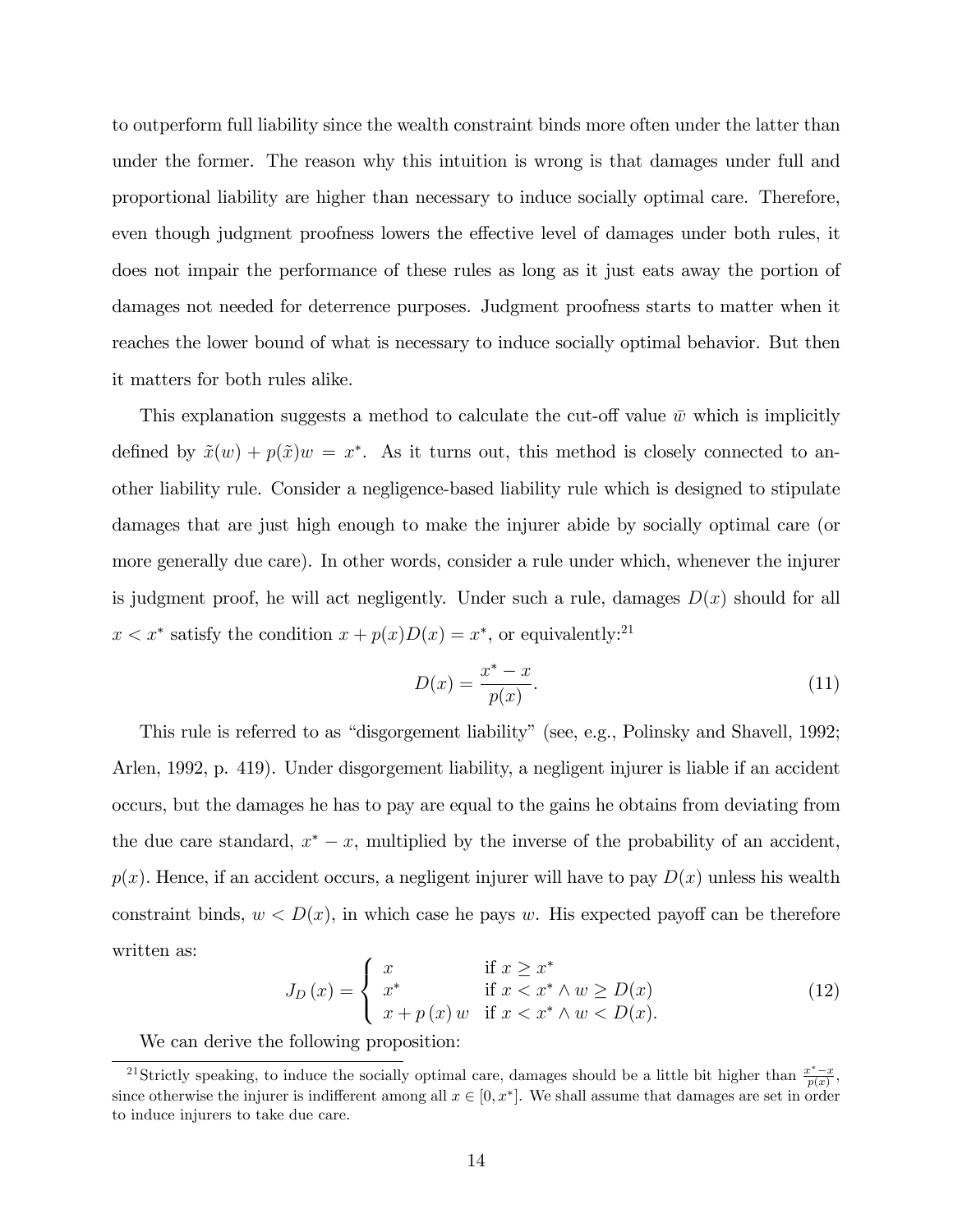**Proposition 2** Disgorgement liability: If due care is set at socially optimal care, then:  $(1)$ for all wealth levels disgorgement liability induces the same care as full and proportional liability; that is, injurers will exercise  $x^*$  if  $w \ge \overline{w}$ , and otherwise they will exercise  $\tilde{x}(w) < x^*$ . (2) The cut-off value  $\bar{w}$  is equal to the highest possible damage payment under disgorgement liability; that is,  $\bar{w} = \max_x \frac{x^*-x}{p(x)}$ .

#### **Proof.** See Appendix B. ■

Part (1) is straightforward. The explanation of part (2) hinges on the fact that damages under disgorgement liability are designed to make sure that the injurer abides by due care. Therefore, if there existed a care level  $\hat{x} < x^*$  which would result in a damage payment that the injurer could not pay in full due to the judgment proof problem, i.e.,  $D(\hat{x}) > w$ , then the injurer could choose  $\hat{x}$  and reduce his expected costs compared to  $x^*$ , since  $\hat{x} + p(\hat{x})w$  $\hat{x} + p(\hat{x})D(\hat{x}) = x^*$ . Therefore, to induce  $x^*$  it is necessary that the wealth constraint will not bind for any  $x < x^*$ . This, in turn, implies that wealth must be at least as high as the highest possible damages payment under disgorgement liability. Proposition 2 provides an intuitive and easy way to calculate the level of wealth for which injurers under full and proportional liability no longer abide by the socially optimal level of care. This could be useful conceptual framework to inform legislators about how to calculate minimum capital requirements or minimum mandatory insurance provisions for different industries.

# 4 Due care above socially optimal care

So far we have analyzed the effects of wealth constraints under different negligence-based liability rules assuming that due care is set at the socially optimal care. In this part we will analyze the effects of wealth constraints under these negligence liability rules assuming that due care is set above socially optimal care. We will demonstrate that proportional liability outperforms all other negligent-based liability rules.

The assumption that due care is set above socially optimal care is realistic. Determining socially optimal care requires a tremendous amount of information. Courts, legislators, or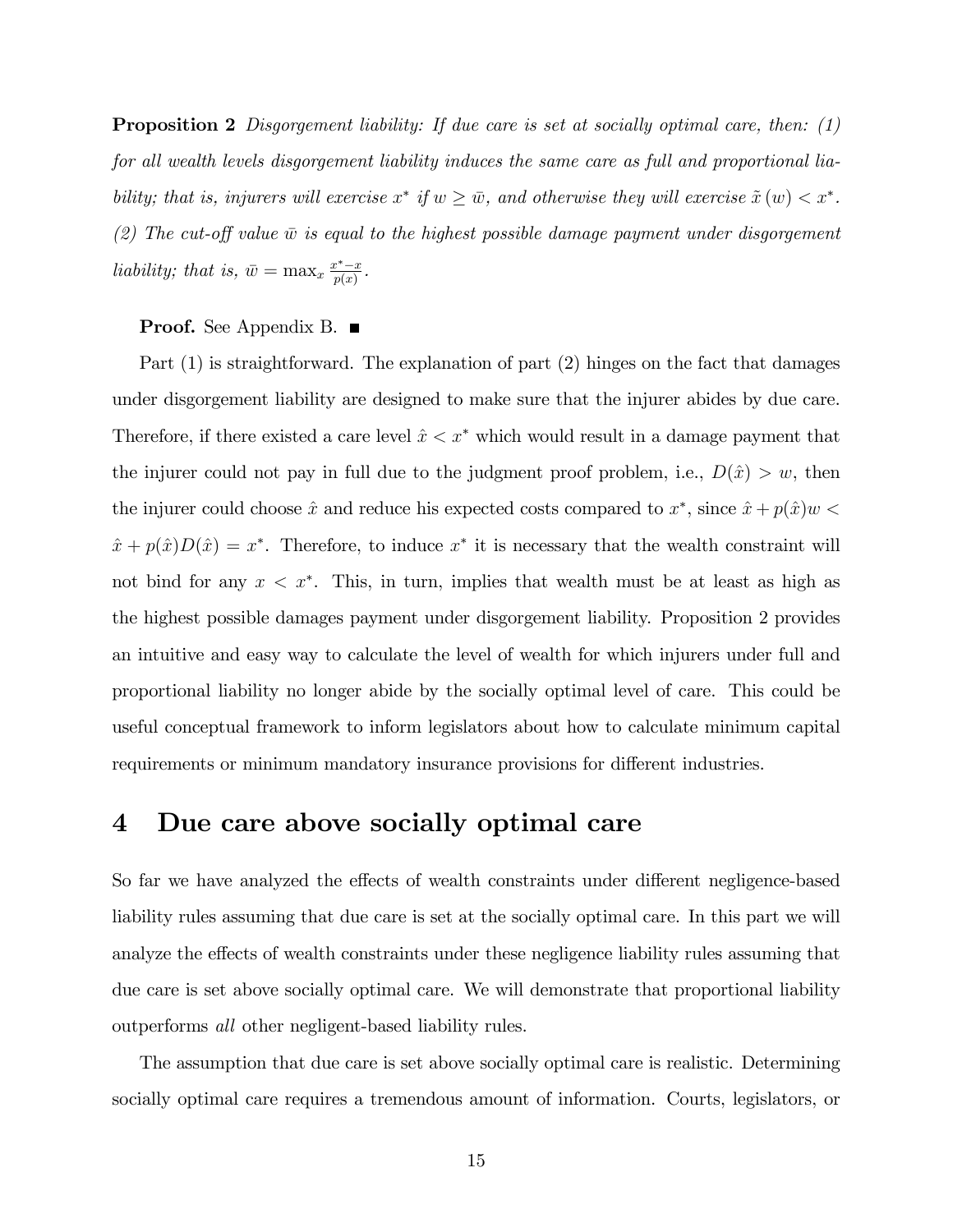whoever sets the due care standard can easily make conceptual mistakes in assessing the costs of precautions, the effectiveness of such precautions in reducing harm, or the amount of harm resulting from accidents. Generally speaking, mistakes need not be biased. However, if those who set the due care standard follow the notion of "better safe than sorry," they will systematically err in setting due care above socially optimal care. Similarly, information costs force courts and legislators to set an average, reasonable person standard of care, rather than an individualized standard, tailored to each and every injurer. Thus, due care is set too low for some injurers and too high for others.<sup>22</sup> Finally, a well documented cognitive bias suggests that, with the benefit of hindsight, courts are more likely to consider behavior which caused harm to be negligent (hindsight bias, see, e.g., Camerer et al., 1989).

### 4.1 Threshold liability

We begin by demonstrating that setting due care above the socially optimal level of care does not alter incentives under threshold liability.

Lemma 2 Threshold liability: If due care is set above socially optimal care, then injurers behave as if they were strictly liable for all wealth levels.

**Proof.** The injurer never exercises more care than  $\bar{x}$ . If the wealth constraint does not bind  $w \geq h$ , and the injurer exercises less than  $\bar{x}$ , the injurer will choose  $x^*$  because  $x^*$  clearly minimizes  $x + [p(x) - p(\bar{x})]h$  and, by definition of  $x^*, x^* + p(x^*)h < \bar{x} + p(\bar{x})h$  for all  $\bar{x} \neq x^*$ , so that  $x^* + [p(x^*) - p(\bar{x})]h < \bar{x}$ . If, however,  $w < h$ , the injurer will choose  $\tilde{x}(w)$  since  $\tilde{x}(w)$ , by definition, minimizes  $x+p(x)w$ , and hence  $\tilde{x}+[p(\tilde{x})-p(\bar{x})]w < x^*+[p(x^*)-p(\bar{x})]w$ .  $\blacksquare$ 

The explanation of Lemma 2 is simple. Threshold liability performs the same as strict liability if due care is set at the socially optimal level of care (see part (1) of Proposition 1). In addition, Kahan (1989) has demonstrated that, without wealth constraints, threshold liability does not distort injurers' incentives even if due care is set above socially optimal

 $22 \text{In the next section we will examine the consequences of setting due care below optimal care under.}$ different negligence-based liability rules.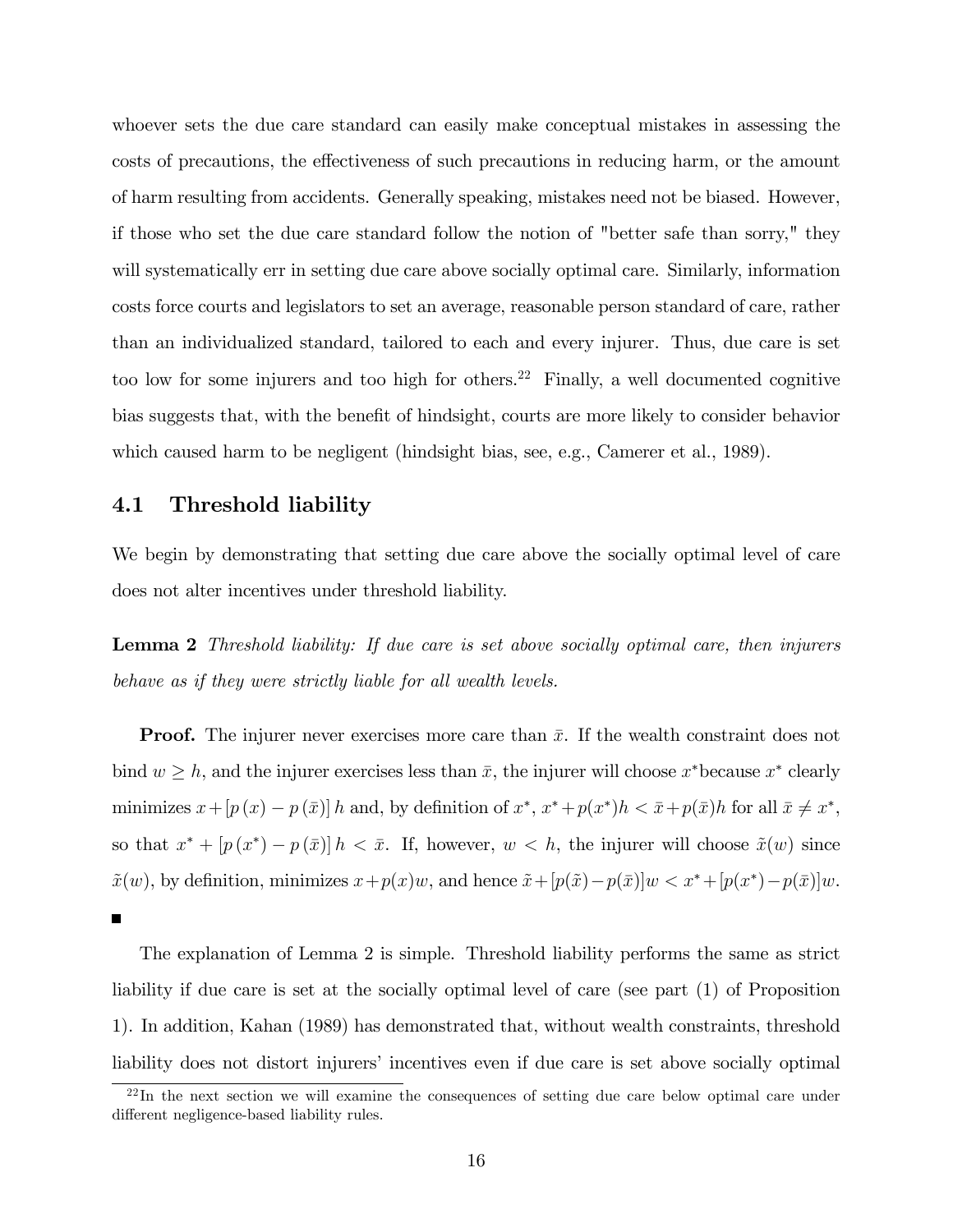care. Since setting the standard of due care above optimal care does not affect the level of wealth for which injurers become insolvent, it follows that injurers will behave as if they were strictly liable.

# 4.2 Proportional liability

In contrast to threshold liability, the robustness of proportional liability is negatively affected if due care is set above socially optimal care. Nevertheless, proportional liability remains superior to threshold liability.

Lemma 3 Proportional liability: If due care is set above socially optimal care, then the injurer will exercise  $x^*$  if his wealth is above or equal to a cut-off value  $\bar{w}_P$ . Otherwise, he will exercise  $\tilde{x}(w) < x^*$ . The cut-off value  $\bar{w}_P$  is implicitly defined by  $\tilde{x}(\bar{w}_P) + p(\tilde{x}(\bar{w}_P))\bar{w}_P =$  $x^* + [p(x^*) - p(\bar{x})]h$  and it holds that  $\bar{w} < \bar{w}_P < h$ .

#### **Proof.** See Appendix C. ■

The formal proof of the lemma is somewhat tedious and therefore relegated to the appendix. Under proportional liability, the injurer can, to a certain extent, choose whether he wants to become judgment proof (this happens for  $w \in [\pi(x^*)h, \pi(\tilde{x})h)$ ). This is because, by decreasing the level of care, he can increase liability if an accident occurs. It is straightforward to show that the injurer always prefers choosing socially optimal care,  $x^*$ , over due care,  $\bar{x}$ . If wealth is below a cut-off value  $\bar{w}_P$ , the injurer prefers choosing less than socially optimal care,  $\tilde{x}(w)$ , and becomes judgment proof instead of choosing  $x^*$ . The main challenge is to prove that it cannot be the case that  $\bar{w}_P < \pi(x^*)h$ . If this were possible,  $x^*$  would not be available because of the wealth constraint and it would be impossible to generally derive a preference ordering between  $\tilde{x} (w)$  and  $\bar{x}$ .

The intuition behind Lemma 3 is the following. Setting the standard of due care above the socially optimal care level does not distort the incentives of relatively high wealth injurers because the expected cost function under proportional liability is the same as under threshold liability if the wealth constraint does not bind (i.e., the relevant portion of the injurer's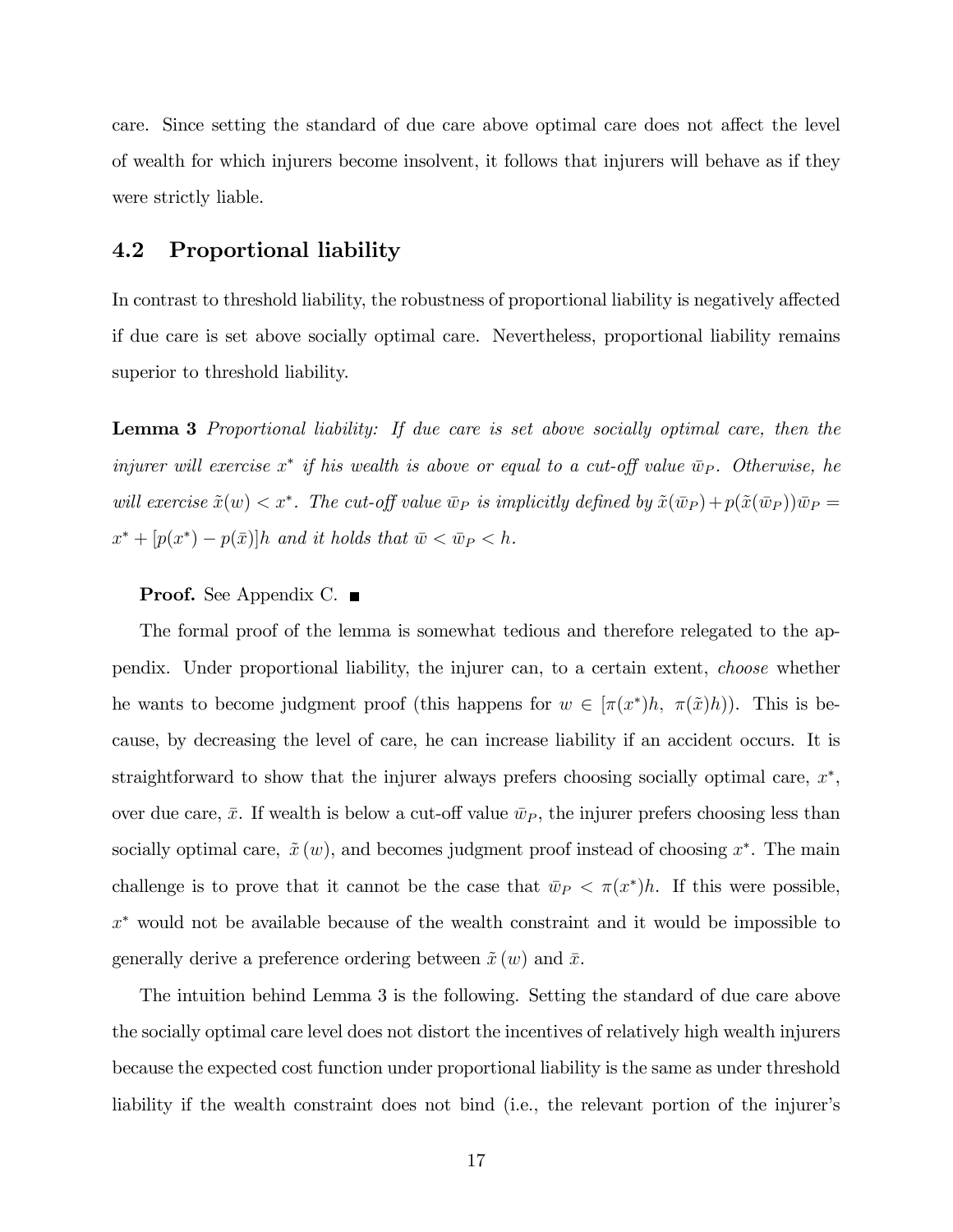expected cost function has the same shape as under strict liability). On the other hand, setting the standard of due care above the socially optimal level,  $\bar{x} > x^*$ , increases the expected cost of injurers who take optimal care from  $x^*$  to  $x^* + [p(x^*) - p(\bar{x})]h$  as they are now legally considered to be negligent. This makes it more attractive for some marginal injurers to become judgment proof by choosing the lower care level  $\tilde{x}$  rather than the socially optimal care x . In other words, the minimum wealth level necessary to implement optimal care increases.

It follows that proportional liability outperforms the threshold rule. Under both rules the induced care level is never distorted upwards (i.e., the injurer always prefer to exercise socially optimal care over due care), but the range of wealth constraints for which the firstbest can be induced is larger under proportional liability than threshold liability. However, even under proportional liability the range shrinks as the standard of due care is set above the socially optimal level.

### 4.3 Full liability

If due care is set above socially optimal care, proportional liability is negatively affected, i.e., the level of wealth required to induce socially optimal care increases. As we will demonstrate now, setting due care above socially optimal care has more damaging consequences for full liability.

**Lemma 4** Full liability: If due care is set above socially optimal care then: (1) If  $\bar{x}$  >  $x^* + p(x^*)h$ , the injurer will behave as if he were strictly liable. (2) If  $\bar{x} \in (x^*, x^* + p(x^*)h)$ , the injurer will take too much care,  $\bar{x} > x^*$ , if his wealth is above or equal to a cut-off value  $\bar{w}_F$ . Otherwise, the injurer will take too little care,  $\tilde{x}$  (w) (< x\*). (3) The cut-off value  $\bar{w}_F$  is defined implicitly by  $\bar{x} = \tilde{x}(\bar{w}_F) + p(\tilde{x}(\bar{w}_F))\bar{w}_F$ , and it holds that  $\bar{w}_P < \bar{w}_F < h$ .

#### **Proof.** Appendix D.  $\blacksquare$

The explanation for the first part of Proposition 4 is straightforward. If the standard of due care is set excessively high, injurers will ignore the standard and therefore will be liable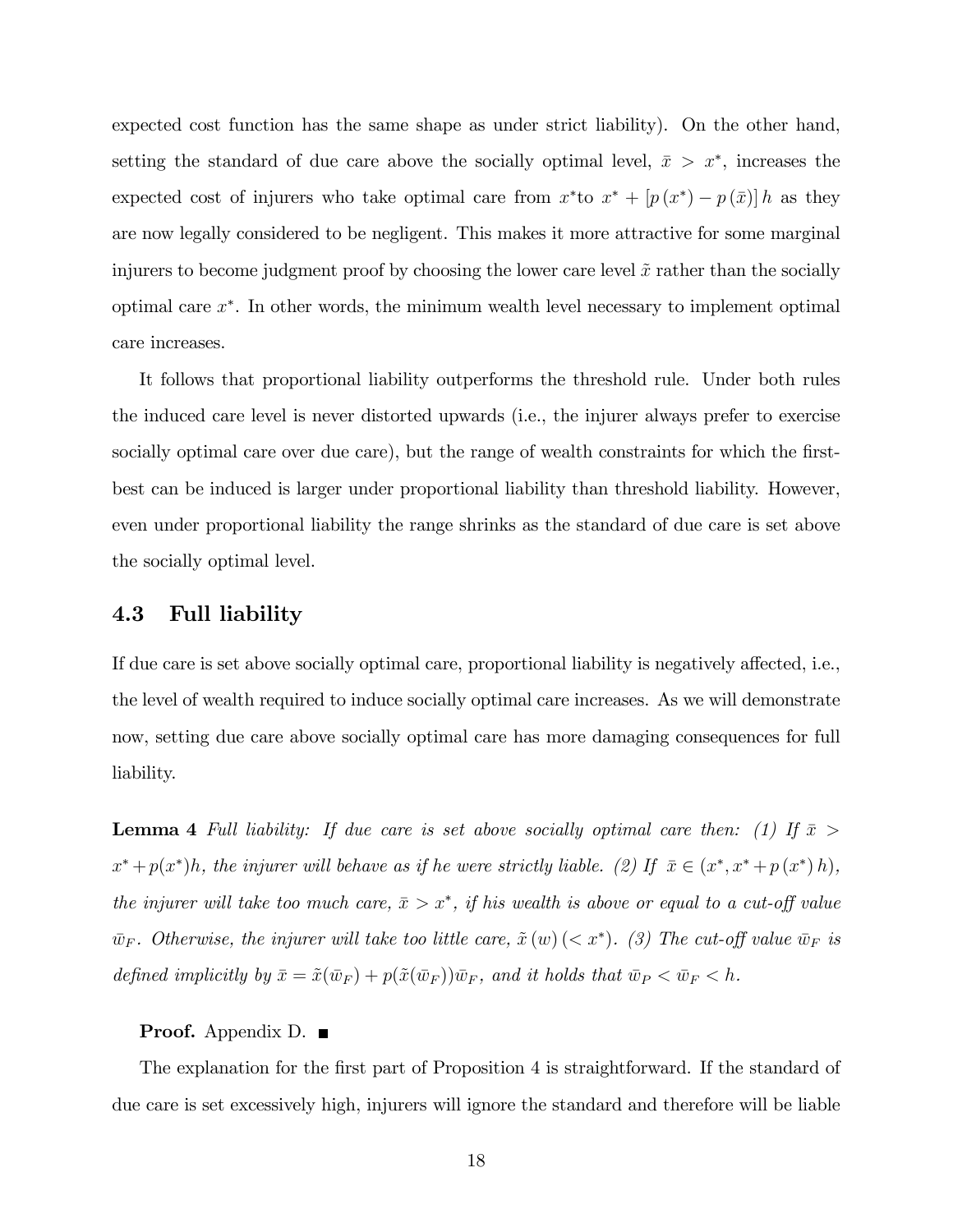for any harm. Consequently they face the same incentives as under strict liability. The second result is also very intuitive. If the standard of due care is set above socially optimal care (but not too high), relatively wealthy injurers will prefer to abide by the higher standard because they become fully liable for any harm even if they only slightly deviate from the due care standard. This causes their expected cost function to jump down at the level of due care (both part 1 and part 2 of the Proposition restate well well-known results). The intuition for the third result is very similar to the explanation for the last part of Lemma 3. Increasing the standard of due care makes it more expensive for potential injurers to abide by the due care standard. This makes it more attractive for some marginal injurers to become judgment proof by choosing the lower care level  $\tilde{x}$  rather than due care  $\bar{x}$ . In other words, the minimum wealth level necessary to implement optimal care increases. Moreover, this minimal wealth level increases at a faster rate for full liability than for proportional liability as  $1 > p(\bar{x}) h$  for all  $\bar{x} > x^*$ .

Therefore, not only does the range of wealth constraints for which the injurer takes too little care increase more than it increases under proportional liability, but incentives are distorted even if the wealth constraint does not bind. Therefore, if due care is set above socially optimal care, proportional liability outperforms full liability.

### 4.4 Disgorgement liability

Proportional liability also outperforms disgorgement liability as implied in the following lemma:

Lemma 5 Disgorgement liability: If due care is set above socially optimal care, then the injurer will take too much care,  $\bar{x}$  ( $> x^*$ ) if his wealth is above or equal to a cut-off value  $\bar{w}_D (= \bar{w}_F)$ . Otherwise the injurer will take too little care,  $\tilde{x}(w)$  (<  $x^*$ ).

#### **Proof.** See Appendix E. ■

The explanation of Lemma 5 is straightforward. If the injurer is not wealth-constrained,  $w > \max D(x)$ , he will choose to abide by due care,  $\bar{x}$ , since the expected costs from deviating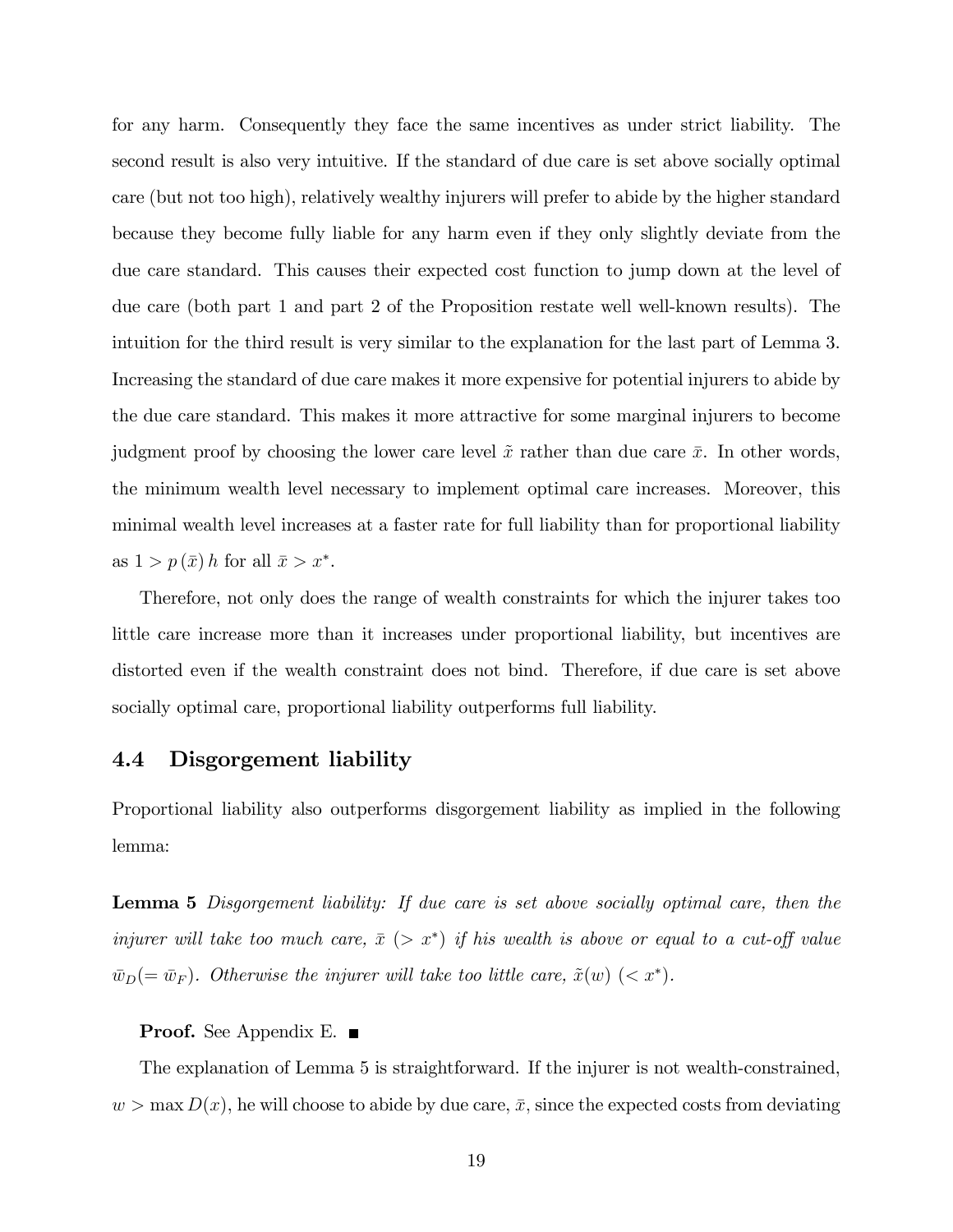

Figure 2: Liability rules under wealth constraints if due care is set above the socially optimal care level,  $\bar{x} \in (x^*, x^* + p(x^*) h)$ .

from due care is equal to  $\bar{x}$ <sup>23</sup>. The injurer will always decide to deviate from due care and choose  $\tilde{x}(w) < \bar{x}$  whenever he is wealth-constrained, i.e., whenever w is less than max  $D(x) =$  $\max \frac{\bar{x}-x}{p(x)}$ .

Thus, proportional liability is superior to disgorgement liability on two accounts: first, proportional liability induces the socially optimal care level while disgorgement liability induces excessive care; second, the injurer will underinvest in care for a larger range of wealth constraints under disgorgement than under proportional liability as  $\bar{w}_D = \bar{w}_F > \bar{w}_P$ .

We summarize Lemmas 3 - 5 in the following proposition (see also Figure 2):

**Proposition 3** If due care is set above socially optimal care, then proportional liability dominates strict liability and all other negligence-based liability rules (threshold liability, full liability and disgorgement liability).

 $^{23}$  Lemma 5 holds strictly by assuming that in the case of indifference the injurer chooses to abide by due care. In addition, note that the cut-off value,  $\bar{w}_D (= \bar{w}_F)$ , is equal to the maximum damages payment under disgorgement liability.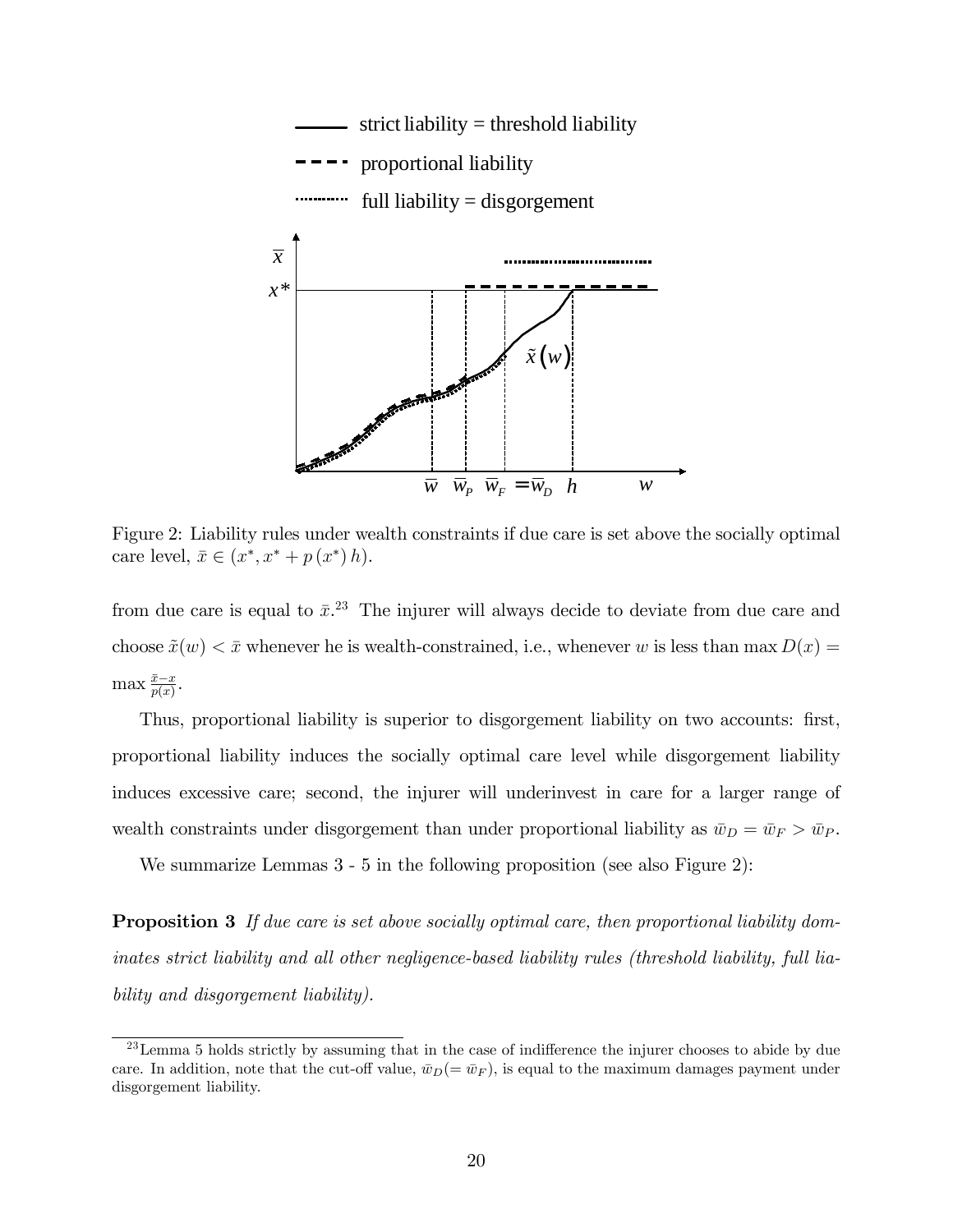Kahan (1989) has shown that threshold liability has a desirable property compared to full liability as it increases the robustness to setting due care above the socially optimal care level. Proportional liability preserves this desirable property. Absent wealth constraints this is a trivial point, contained in Proposition 2 of Kahan (1989), since, as we have already demonstrated, proportional liability and threshold liability coincide when wealth constraints are absent. In the presence of wealth constraints, however, proportional liability combines the best of two worlds: It is relatively robust towards the judgment proof problem and even outperforms full liability on this account. Moreover, proportional liability preserves the property to be more robust to court error in setting due care at high levels. However, it is not completely robust because the range of wealth constraints for which the socially optimal care level can be induced shrinks. In any case, in this setting, proportional liability still outperforms all the other negligent-based liability rules.

# 5 Due care below socially optimal care

To complete the investigation we analyze the consequences of judgment proofness under the different negligence-based liability rules if due care is set below socially optimal care. Since the analysis is similar to the analysis in the previous sections, we will just state the following proposition (see also Figure 3) and leave the proof to Appendix F:

**Proposition 4** If due care is set below socially optimal care, then: (1) Proportional liability, full liability, and disgorgement liability perform the same for all wealth levels. (2) Proportional liability strictly outperforms threshold liability.

We can see from Figure 3 that the relative performance of proportional liability and strict liability becomes ambiguous when the due care standard is set below the socially optimal level. For injurers with wealth levels between  $\bar{w}(\bar{x})$  and  $\bar{w}_T$ , proportional liability induces better incentives than does strict liability while the opposite holds true between  $\bar{w}_T$  and h. Note, however, that the limit of  $\bar{w}_T$  as  $\bar{x}$  approaches  $x^*$  is h while we know from Proposition 1 that  $\bar{w}(\bar{x})$  approaches  $\bar{w} < h$ . Hence, the range from  $\bar{w}_T$  to h is small compared to the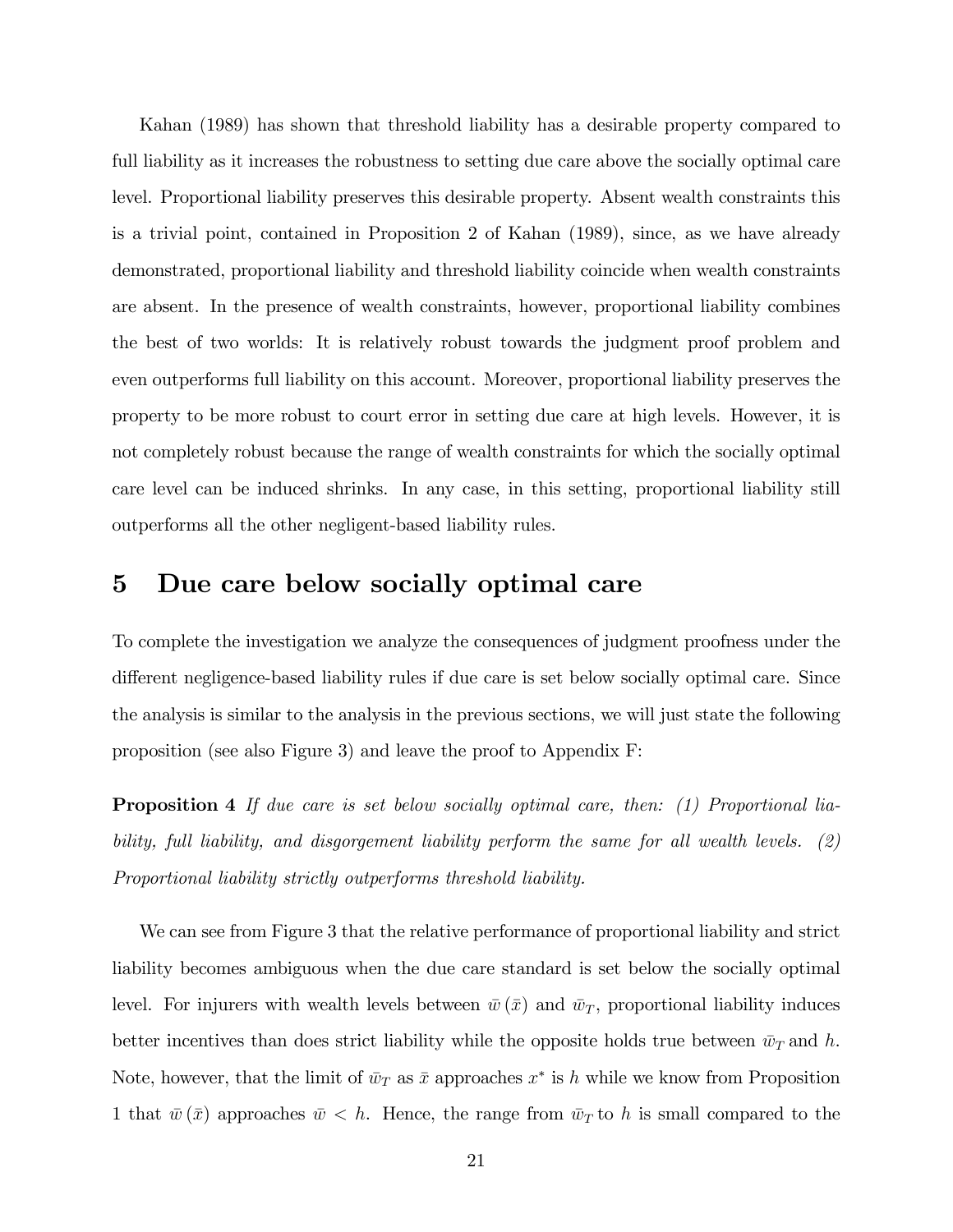

Figure 3: Liability rules under wealth constraints if due care is set below the socially optimal care level.

range from  $\bar{w}(\bar{x})$  to  $\bar{w}_T$  for relatively modest downward deviations from the standard of due care. Therefore, ruling out extreme assumptions about the precaution technology and the distribution of wealth across potential injurers, proportional liability will still outperform strict liability if the downward deviation from the socially optimal care level is not too big.

Ganuza and Gomez (2008) have argued that, in the presence of wealth constraints, setting due care below socially optimal care is desirable as a second best. This is because, for any injurer who does not abide by due care when it is set at  $x^*$ , there exists a more lenient standard for which the injurer will choose a higher care. Consider an injurer whose wealth satisfies  $\tilde{x} + p(\tilde{x})w < \bar{x}$ . He will not abide by due care and will instead choose  $\tilde{x}$ . Yet, it is possible to set due care at  $\bar{x} \in (\tilde{x}, \tilde{x} + p(\tilde{x})w]$  for which this particular injurer chooses a higher level of care. Hence, there exist distributions of wealth such that a more lenient standard is welfare improving. Dari-Mattiacci (2004), however, argued, that this effect does not occur if the causation requirement is taken into account and the precaution technology is such that only the probability of the harm occurring can be affected. Our analysis suggests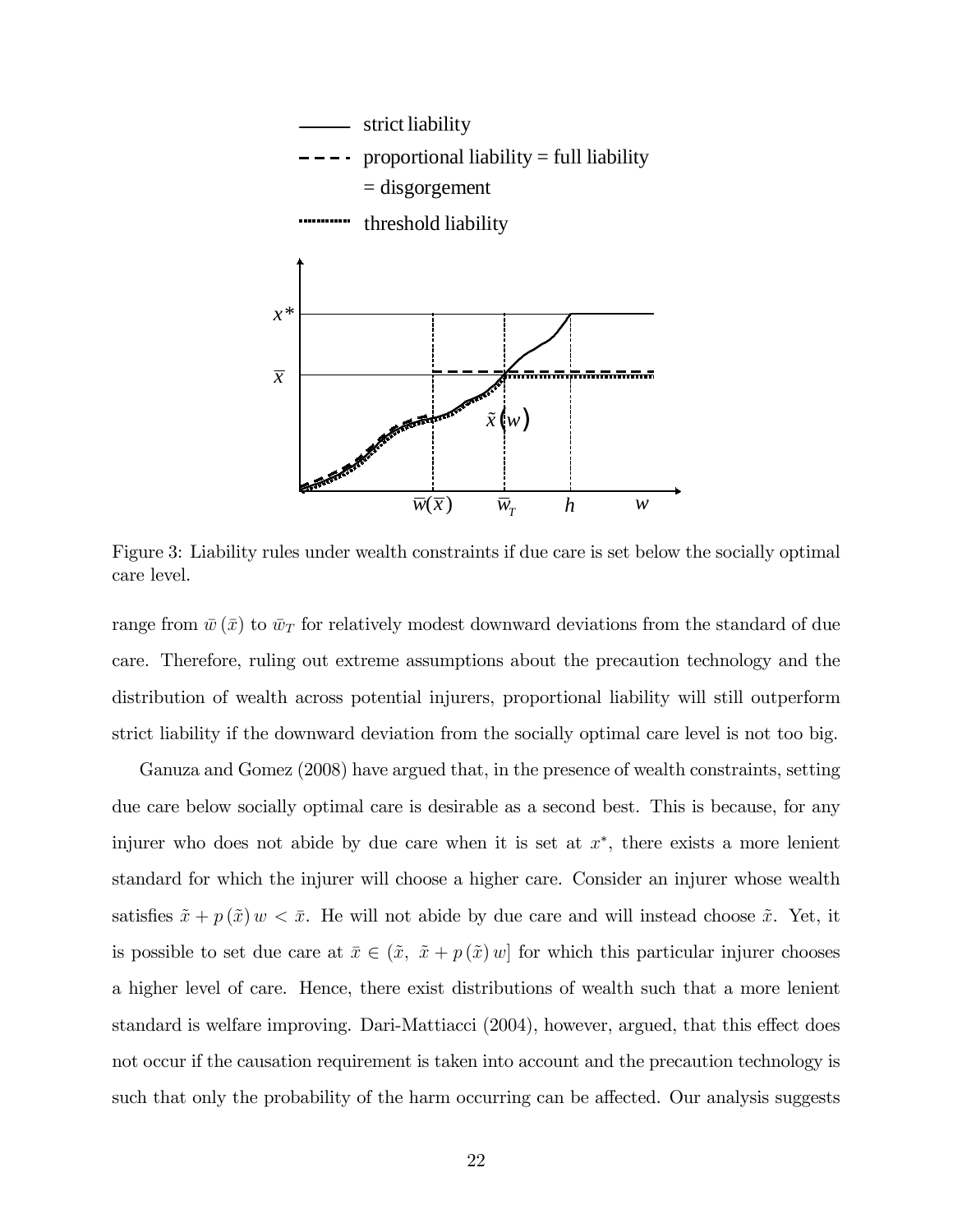that the effect of Ganuza and Gomez  $(2008)$  also holds in a setting where care reduces the probability of harm if causation is uncertain and proportional liability is applied. The criticism by Dari-Mattiacci (2004) is only valid under the threshold rule.

# 6 Concluding remarks

In this paper we analyze how different liability rules perform in the presence of two possible sources of inefficiency:  $(1)$  Insolvency and  $(2)$  biases in setting the standard of due care. We show that if the due care standard is set at or below the socially optimal care level, proportional liability and full liability perform exactly the same, although under proportional liability the injurer is less likely to be judgment proof. In addition, both rules outperform threshold liability and strict liability. On the other hand, if the standard of due care is set above the socially optimal care level, proportional liability not only outperforms threshold liability, but it also outperforms full liability for two reasons: First, there will not be any distortion for high-wealth injurers under proportional liability. Second, fewer low-wealth injurers will take too little care. Hence, the more injurer-friendly regime induces less underinvestment in care. We therefore argue that proportional liability is not only a conceptually consistent way of accounting for the causation requirement in situations of uncertain causation, but also an attractive option, relative to other alternatives, from a social welfare perspective.<sup>24</sup> Yet, our analysis demonstrates that even under proportional liability, raising the standard of due care above the socially optimal level is costly. Hence, courts, legislators or whoever sets the standard of due care, should worry about hindsight bias or about following a strategy of "better safe than sorry". Although this scenario is of less concern to most commentators, we also show that proportional liability weakly outperforms the other

 $24$ Guido Calabresi and Jeffrey O. Cooper in the their 1995 Monsanto Lecture, published in the Valparaiso University Law Review, Vol. 30. No. 3, decribed the advent of splitting rules, replacing the dominance of all-or-nothing recovery rules, as one of the most important shifts in tort law over the past decades comparable only to the coming of insurance eighty years ago. Calabresi and Cooper deplored that while "splitting rules give us more options, we do not necessarily know whether they create a better package of incentives than existed before" (p. 883). They concluded that a much additional analysis is needed to answer this question. By showing that proportional liability as a prominent example of such a splitting rule has desirable welfare properties, our article contributes to the vast research program outlined in their article.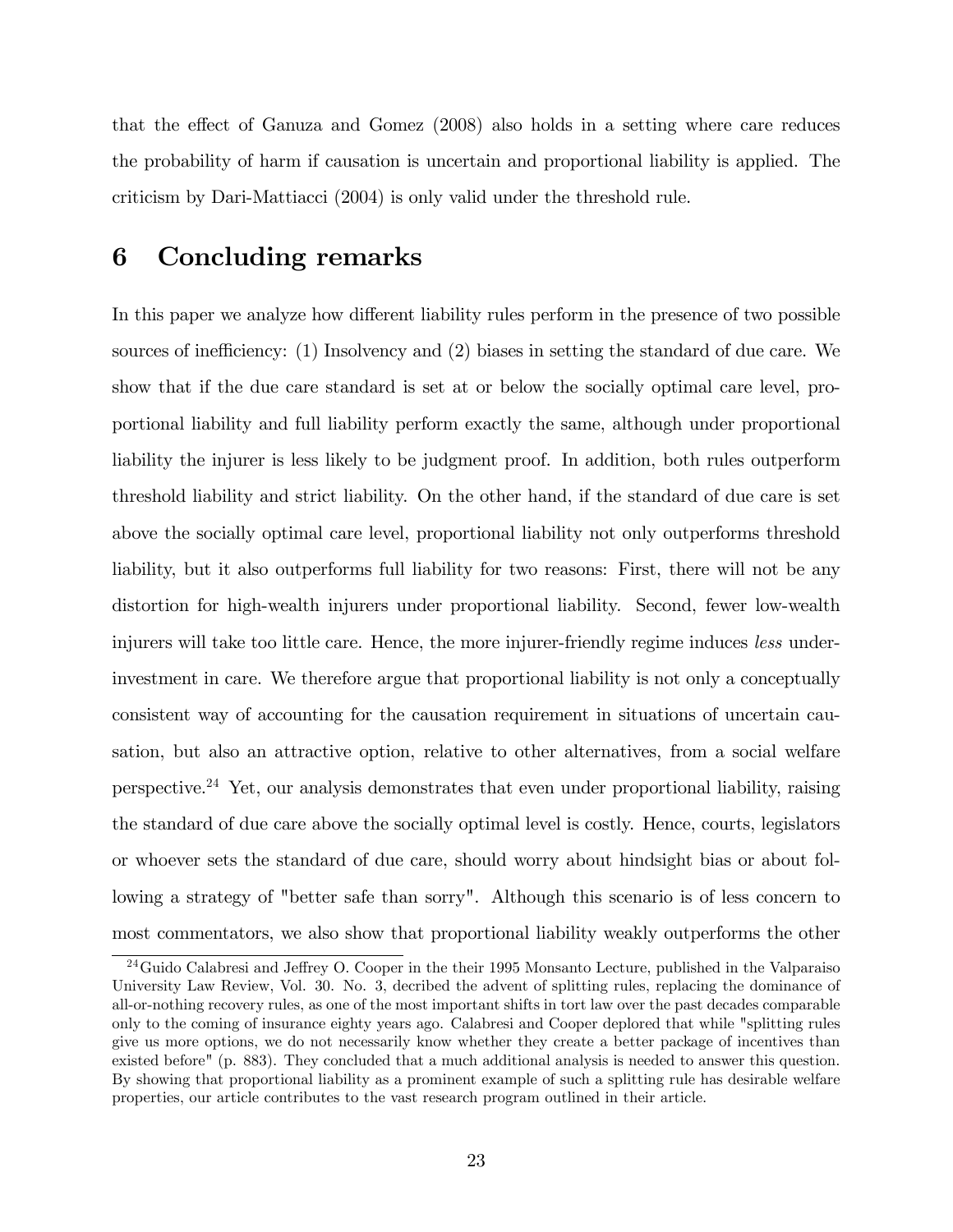existing negligence rules if the standard of due care is set below the standard of due care. However, the relative performance of proportional liability and strict liability is ambiguous in that case. Still, under plausible assumptions, proportional liability will be preferable to strict liability if the deviation from the socially optimal care level is not too large.<sup>25</sup>

This paper also provides an intuitive method to calculate the minimum wealth necessary to induce the socially optimal care level. This threshold equals the maximum damage payment under disgorgement liability. The result can inform regulators about how to calculate minimum capital requirements or mandatory insurance provisions in different industries.

Finally, the fact that proportional liability dominates threshold liability presents an interesting policy implication regarding the value of accuracy in adjudication. As explained above, threshold liability and proportional liability account for causation in two different settings. Threshold liability applies to situations of certainty about causation, whereas proportional liability applies to situations of uncertainty about causation. Yet, in many circumstances, the degree of uncertainty may be endogenous as it is possible to invest in more accurate information regarding causation. Indeed, under threshold liability victims have incentives to prove causation, while injurers have incentives to disprove it. For example, in Kahanís example of the cricket ground, the owner could install a camera to monitor the fence. Such an investment will increase the number of cases where certainty is indeed achieved. With a camera it would be possible to know at which height the ball crossed the fence (if the crossing took place at a section of the fence within the cameraís purview). An interesting question therefore arises about the desirability to spend resources in order to increase the percentage of cases in which causation can be determined with certainty. Our analysis

 $^{25}$ In the literature (Shavell, 1987, p. 24), it has however been emphasized that strict liability induces socially optimal activity levels while activity is too high under negligence regimes (one can walk a dog as often as one likes as long as it is properly leashed). This idea, which we did not capture in our model, militates in favour of strict liability. However, we argue that in cases of medical malpractice and in some examples of environmental torts the problem of excessive activity levels is either not present or dealt with otherwise. If sombody breaks his leg it it clear that it has to be Öxed. Sometimes activity levels are included into the standard of due care. A doctor is not allowed to perform risky surgery unless it is really necessary. Where externalities arise, as in the case of a dangerous production site, building permissions will often include a clause dealing with the approved scale of the site. The same applies for helicopter áights over uban areas which are regulary usubject to public restrictions.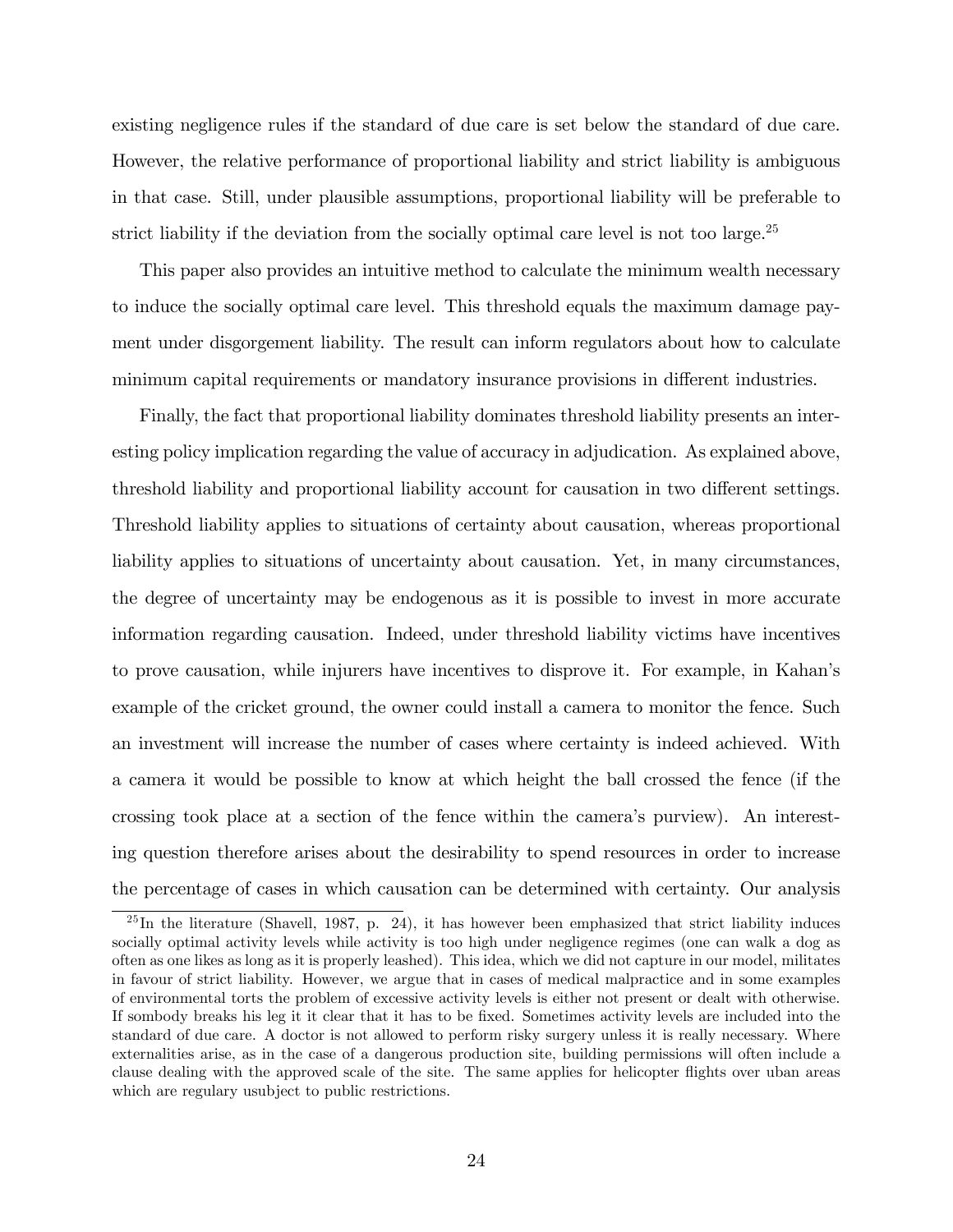suggests that, in the presence of wealth constraints, it is socially detrimental to invest in proving causation even when that proof is costless because such investment increases the probability that threshold liability will be applied instead of the more efficient proportional liability rule.<sup>26</sup> Hence, it is socially optimal to discourage such investment, for example, by barring the introduction of evidence regarding causation in lawsuits and instead relying on statistical evidence.

We now comment briefly on the simplifying assumptions chosen in this model. First, this paper assumes that injurers as well as victims are risk neutral. This is a common assumption in the law and economics literature on torts, which can be justified either if  $(1)$  insurance markets are available and the price of insurance is actuarially fair or (2) liability or losses are relatively small when compared to injurers' and victims' assets respectively. However, in certain situations injurers or victims should not be treated as risk neutral but rather as risk averse. Although we do not offer a formal model of this possibility, proportional liability appears to outperform full liability and threshold liability on this account as well. The reason is simple. Compared to all-or-nothing rules (such as full liability and threshold liability), proportional liability has a lower variance of outcomes. Therefore, proportional liability reduces the risk borne by injurers and victims relative to the other negligence regimes.

Second, our model does not account explicitly for administrative costs. The question of which negligence rule is associated with fewer administrative costs is not an easy one however. On the one hand, full liability is simpler to administer than proportional liability because under the latter rule the victim needs to prove causation while under the former he does not. On the other hand, the amount of damages under full liability (and also threshold liability) is larger than under proportional liability, giving injurers and victims greater incentives to spend resources in litigation over the determination of negligence. In any event, proportional liability does not seem to be disadvantaged in comparison to threshold liability. Under both

<sup>&</sup>lt;sup>26</sup>This differs from the argument by Rose-Ackerman (1990) that individualized causal claims should be discouraged in market-share liability cases because they are worthless and therefore only waste resources. See also Kaplow (1994) for the general argument that the benefits of accuracy be weighed against the cost of achieving it.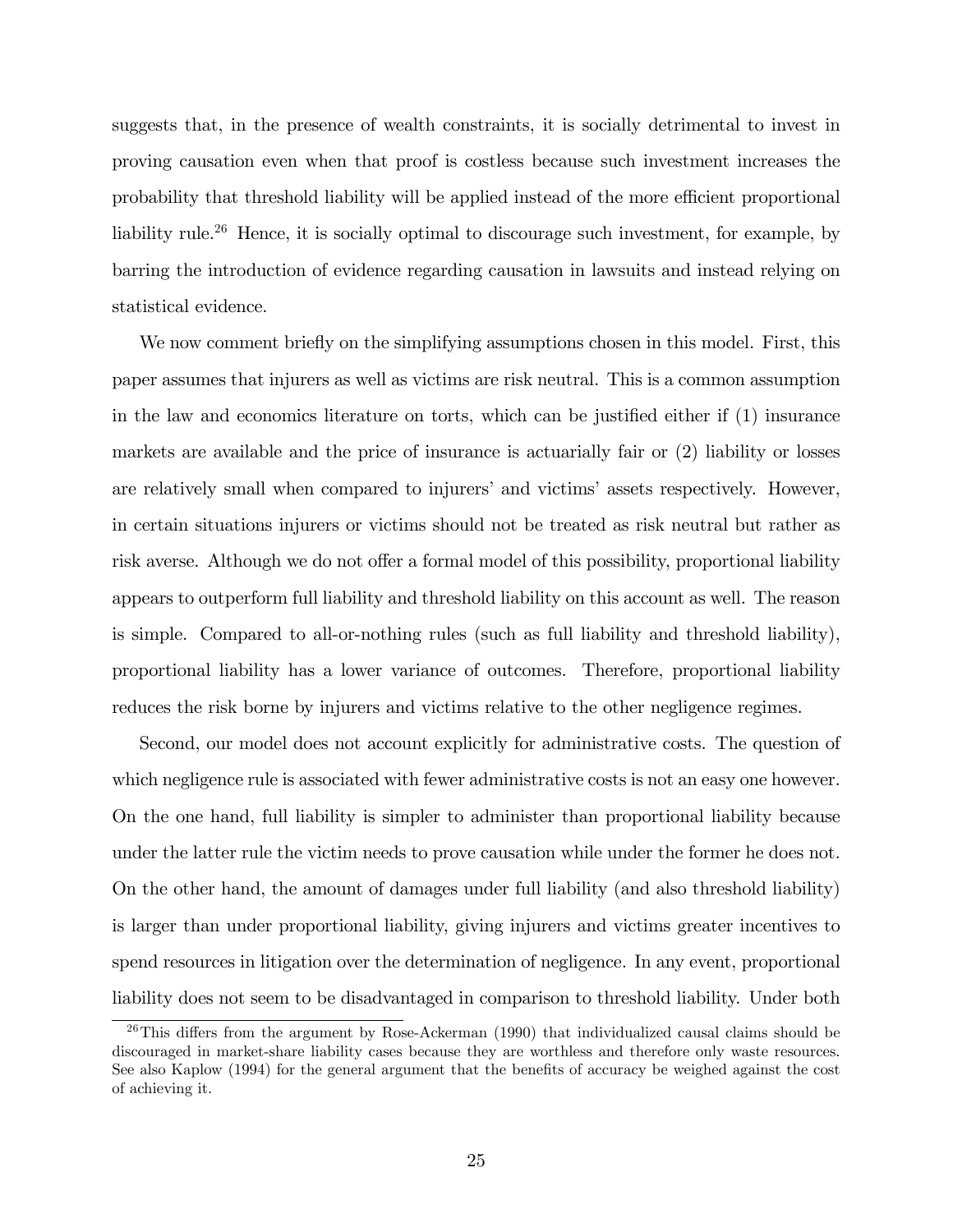rules the determination of the probability of causation is similar and proportional liability even has the advantage of not requiring causal links to be established on a case by case basis.

Finally, it could be argued that if courts have the information required to accurately calculate proportional liability, they should also be able to correctly calculate the socially optimal care level (in our model both tasks require the court to know the probability of harm depending on the chosen level of care). On might ask why the assumption of setting the standard of due care above socially optimal care is consistent with assuming that courts can apply proportional liability. One answer is that these two tasks are taken by different actors. The standard of due care may be set by legislators (who might set the standard too high) while proportional liability could still be accurately applied by courts.<sup>27</sup> More fundamentally, correctly applying proportional liability is not essential to our argument. The effect we identify hinges on the fact that, rather than applying an all-or-nothing rule, damages are continuously adjusted based on the court's estimate of causation. Even if the courts miscalculate the probability of causation, the effect of this mistake will be far worse if courts grant either total damages or none than if it is possible to continuously adjust the level of damages. In some cases, the necessary data for determining the probability of causation in an objective sense will be available. This is the case, for example, in medical malpractice where courts have access to epidemiological data.<sup>28</sup> However, even if no such data is available, making the judge or the jury think explicitly on the subjective probabilities which they attach to causation and having the damage measure accordingly adjusted will improve the functioning and transparency of the tort system in the presence of court biases and judgment proof injurers.

 $^{27}$ In addition, it should be emphasized that we only assume that courts apply the "formula" for calculating proportional liability accurately, which does not imply that they correctly calculate the probability of causation (given that due care is set too high).

<sup>&</sup>lt;sup>28</sup>Moreover, encouraging scientific research into the consequences of different modes of action seems to be independently valuable for improving welfare in many other domains in addition to healthcare.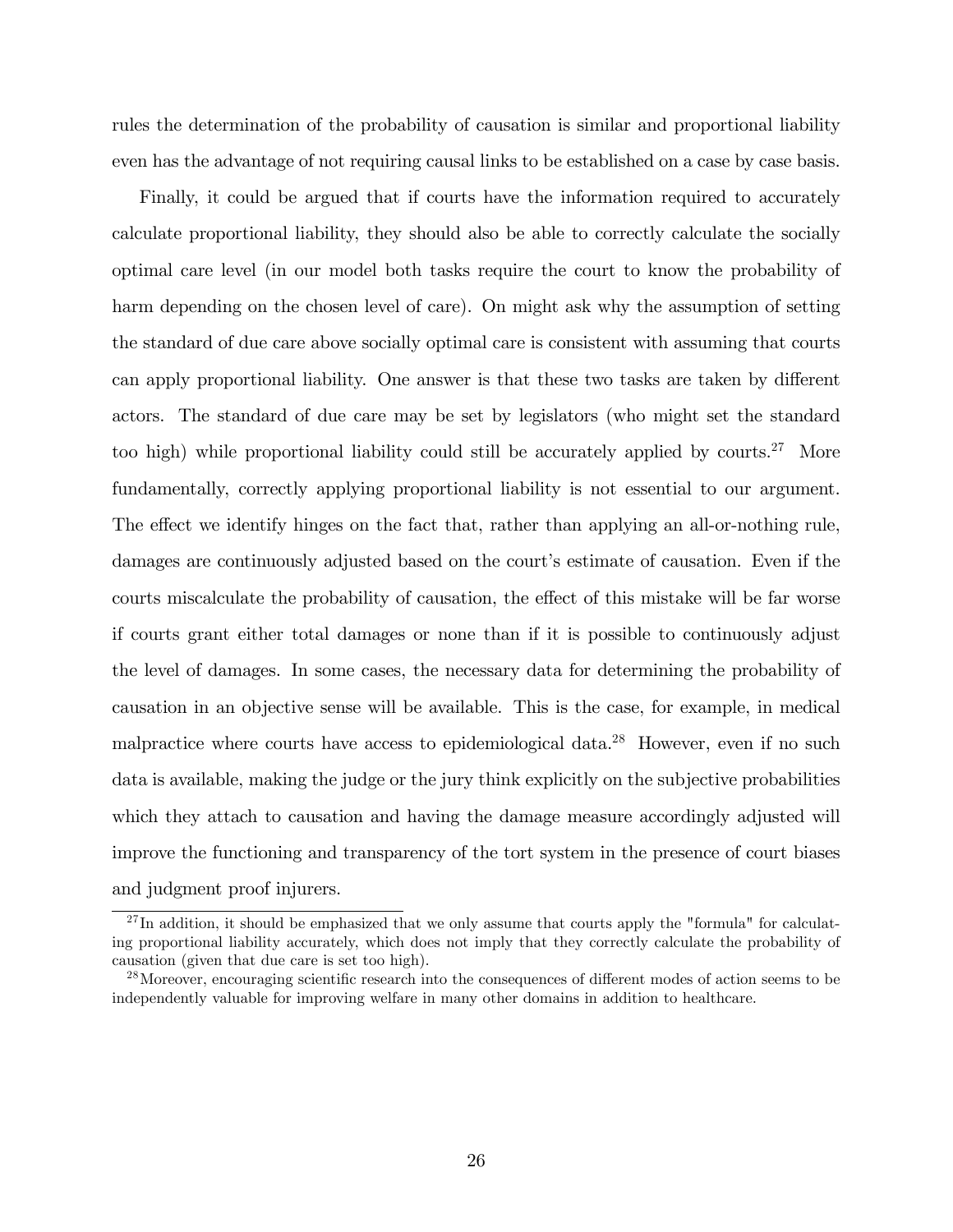# 7 Appendix

# 7.1 Due care at socially optimal level

### 7.1.1 Appendix A: Full liability

**Proof.** If the injurer abides by the due care standard he will choose care level  $x^*$  as raising care above  $x^*$  will only increase costs without reducing the expected liability (see expression 4). If the injurer does not abide by the standard, the care level  $\tilde{x}$  which minimizes his expected cost is implicitly given by the following first-order condition:

$$
1 + p'(\tilde{x}) \min[h, w] = 0.
$$
 (13)

For  $w \geq h$ ,  $x^* < x^* + p(x^*)h < \tilde{x} + p(\tilde{x})h$  for all  $\tilde{x} \neq x^*$  (see expression 1), so the injurer will choose  $x^*$  for  $w \geq h$ . If  $w < h$ , expression (13) becomes

$$
1 + p'(\tilde{x})w = 0 \tag{14}
$$

and it follows from the convexity of  $p(\cdot)$  that the injurer chooses  $\tilde{x}(w) < x^*$  provided he deviates from the standard. However, the injurer will only deviate from the standard if

$$
x^* > \tilde{x} + p(\tilde{x}) w \iff w < \bar{w} \equiv \frac{x^* - \tilde{x}(\bar{w})}{p(\tilde{x}(\bar{w}))}.
$$
 (15)

Expression  $(15)$  only implicitly defines the cut-off value. Let us now prove that such a cut-off actually exists and that  $\bar{w} < h$ . As  $\tilde{x}$  is defined to minimize  $x + p(x)w$  it is clear that  $\tilde{x} = 0$ for  $w = 0$ . Hence, the potential injurer deviates as  $x^* > 0 + p(0)0 = 0$ . Now, suppose that  $w = h$ . Then, the potential injurer will always abide by the standard of due care as  $x^* < x^* + p(x^*) h < \tilde{x} + p(\tilde{x}) h$  for all  $\tilde{x} \neq x^*$ . As  $\tilde{x} + p(\tilde{x}) w$  is continuous for  $w \in (0, h)$ and since by the envelope theorem

$$
\frac{d}{dw}[\tilde{x} + p(\tilde{x})w] = \frac{\partial}{\partial w}[\tilde{x} + p(\tilde{x})w] = p(\tilde{x}) > 0 \tag{16}
$$

it follows from the intermediate value theorem that there exist a unique cut-off  $\bar{w} \in (0, h)$ such that the injurer is indifferent between abiding by the due care standard or not. He will strictly prefer to abide by the standard if  $w > \bar{w}$  and to deviate from it and choose  $\tilde{x}(w)$  if  $w < \bar{w}$ .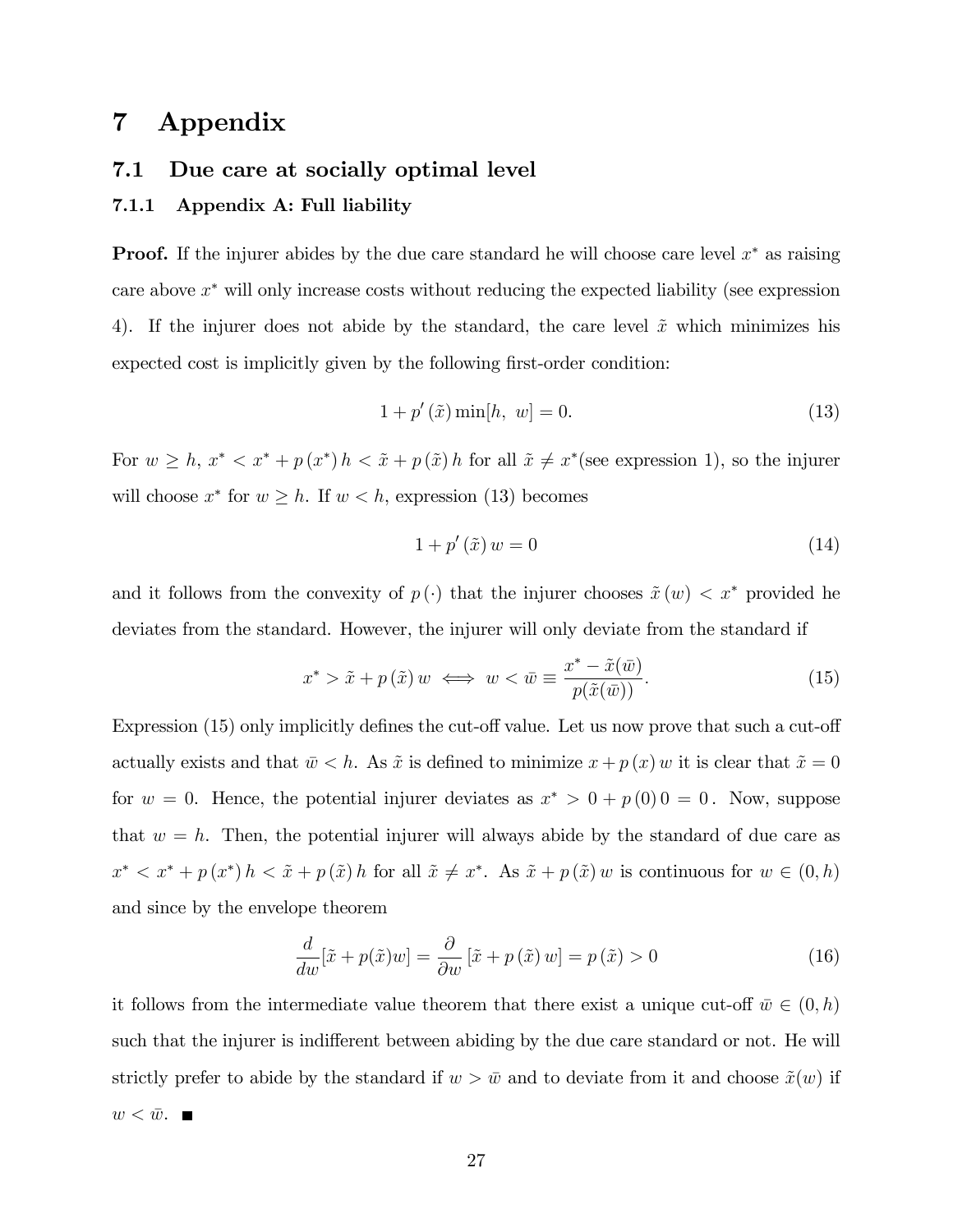#### 7.1.2 Appendix B: Disgorgement liability

**Proof.** 1) If the injurer abides by the due care standard, he will choose  $x^*$ . Moreover, if the wealth constraint does not bind, the injurer has no incentive to deviate from the due care standard, as his expected costs from deviation is  $x^*$  (i.e., he is indifferent between choosing any care level  $x < x^*$ ). However, if the wealth constraint binds, the injurer deviates from the due care standard and chooses  $\tilde{x}$  if:

$$
\tilde{x} + p(\tilde{x}) w < x^* \iff w < \frac{x^* - \tilde{x}}{p(\tilde{x})} = \bar{w}.\tag{17}
$$

This is also the condition for the injurer to become judgment proof.

2) We shall now prove that the wealth level  $\bar{w}$  is equal to the maximum damage payment (over all x) under the disgorgement rule. Note that the cut-off value  $\bar{w}$  is implicitly defined by expression (17). By condition (2) it must hold that

$$
1 + p'(\tilde{x}(\bar{w}))\bar{w} = 0.
$$
\n<sup>(18)</sup>

Inserting (17) into (18) gives us:

$$
1 + p'(\tilde{x}(\bar{w}))\frac{x^* - \tilde{x}(\bar{w})}{p(\tilde{x}(\bar{w}))} = 0 \iff p(\tilde{x}(\bar{w})) + p'(\tilde{x}(\bar{w}))[x^* - \tilde{x}(\bar{w})] = 0.
$$
 (19)

which is precisely the FOC that must hold for the problem:

$$
x^{+} \in \arg\max_{x \leq x^{*}} \frac{x^{*} - x}{p(x)}.
$$
\n
$$
(20)
$$

It can be verified that  $(19)$  is necessary and sufficient; that is, when  $(19)$  holds, the maximand in the expression (20) is locally strictly concave, which implies that the maximand is strictly concave. This proves the lemma.

# 7.2 Due care above socially optimal care

#### 7.2.1 Appendix C: Proportional liability.

**Proof.** We can derive from the potential injurer's expected cost function (8) that, if he decides to abide by due care, he chooses  $\bar{x}$ . If he decides to deviate from due care, he will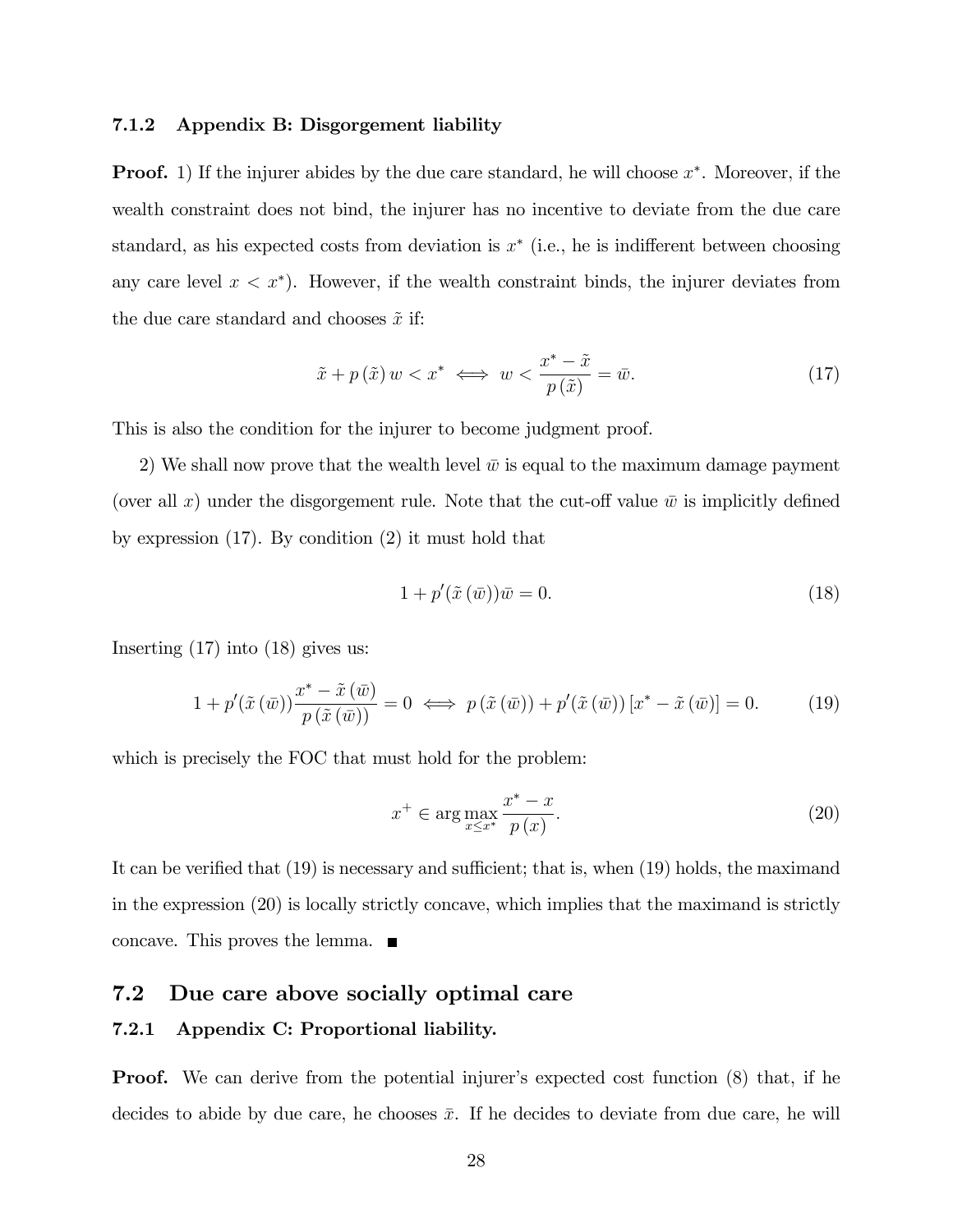

Figure 4: Case distinction.

choose  $x^*$  if the wealth constraint does not bind, and  $\tilde{x}(w)$  otherwise (see 2). Note that to a certain extent, the injurer can choose whether to become judgment proof. This is because by decreasing the level of care, he increases liability if harm occurs  $\left(\frac{d[\pi(x)h]}{dx} < 0\right)$ . When  $w \in [\pi(x^*)h, \pi(\tilde{x})h]$ , the injurer can choose to become judgment proof by choosing  $\tilde{x}$  instead of  $x^*$ . Therefore, we can distinguish among three regions. If  $w \in [\pi(x^*)h, \pi(\tilde{x})h]$ , there are three candidates for optimality,  $\bar{x}$ ,  $x^*$  and  $\tilde{x}(w)$ . If  $w \geq \pi(\tilde{x})h$ , the injurer cannot benefit from judgment proofness, even if he chooses  $\tilde{x}$ . Hence, there are only two candidates,  $\bar{x}$  and x<sup>\*</sup>. If  $w < \pi(x^*)h$ , the injurer's wealth constraint binds even if he chooses x<sup>\*</sup> and there are two candidates,  $\tilde{x}$  and  $\bar{x}$  (see Figure 4). It follows by the definition of  $x^*$  that:

$$
x^* + [p(x^*) - p(\bar{x})]h < \bar{x} + [p(\bar{x}) - p(\bar{x})]h = \bar{x} \text{ for all } \bar{x} > x^*.
$$
 (21)

Therefore, the injurer never prefers  $\bar{x}$  over  $x^*$ . It follows that, for  $w \geq \pi(\tilde{x})h$ , the injurer's optimal choice will be  $x^*$ . Moreover, for  $w \in [\pi(x^*)h, \pi(\tilde{x})h)$ , the set of candidates reduces to  $x^*$  and  $\tilde{x}$ . The injurer prefers  $x^*$  over  $\tilde{x}$  if:

$$
\tilde{x} + p(\tilde{x})w \geq x^* + [p(x^*) - p(\bar{x})]h. \tag{22}
$$

Note that whenever condition (22) holds, it must also be the case that  $w \geq \pi(x^*)h$ . To see this, assume the opposite,  $w < \pi(x^*)h$ . We can then write:

$$
\tilde{x} + p(\tilde{x}) w < x^* + p(x^*) w \leq x^* + p(x^*) \pi(x^*) h = x^* + [p(x^*) - p(\bar{x})] h,\tag{23}
$$

which contradicts condition (22) (the first inequality follows from the definition of  $\tilde{x}(w)$ ). Moreover, whenever condition (22) does not hold, it must be the case that  $w < \pi(\tilde{x})h$ . To see this, note that by the definition of  $x^*$  it must hold that:

$$
\frac{x^* - \tilde{x} + [p(x^*) - p(\bar{x})]h}{p(\tilde{x})} < \frac{[p(\tilde{x}) - p(\bar{x})]h}{p(\tilde{x})} = \pi(\tilde{x})h. \tag{24}
$$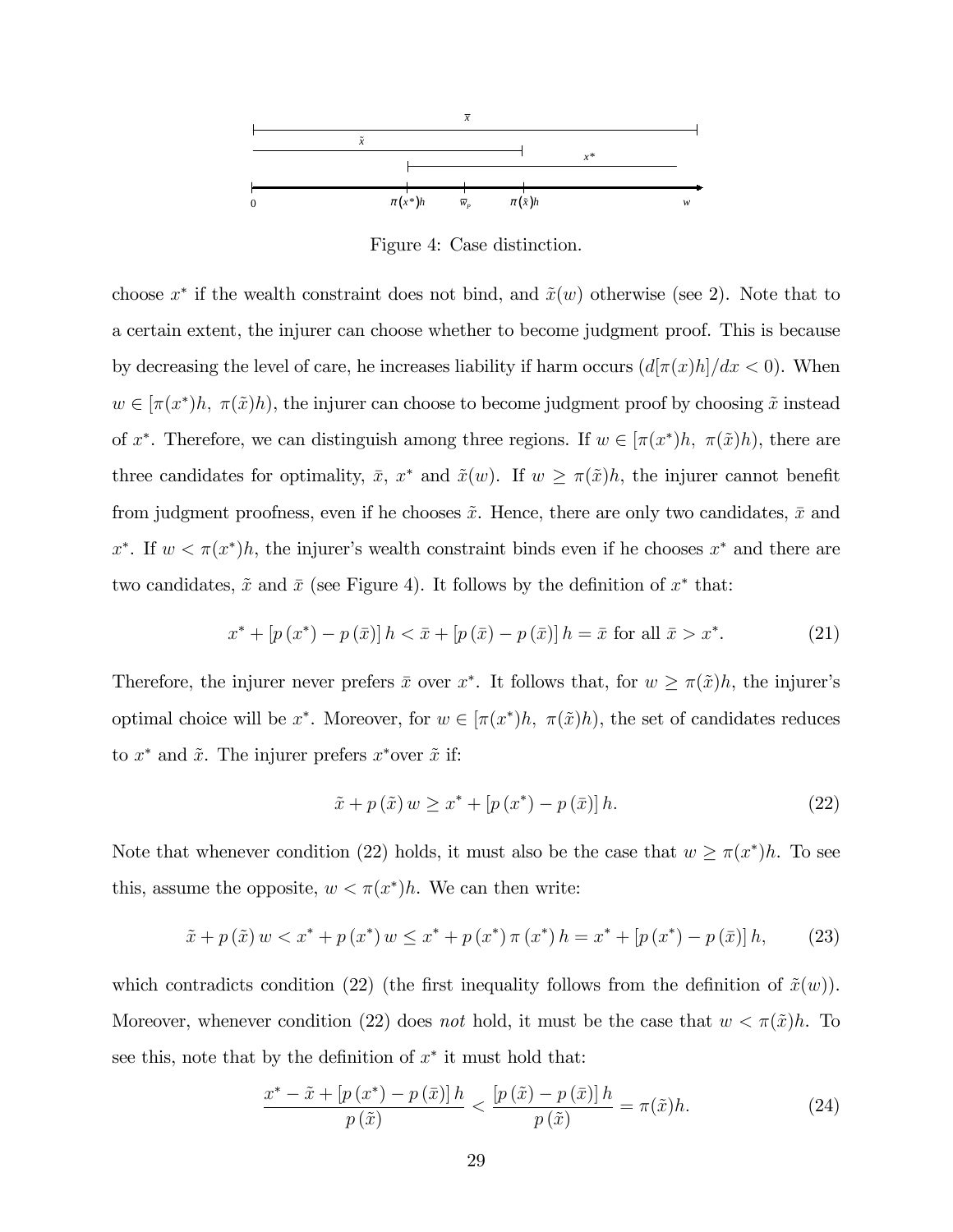This means that the cut-off value  $\bar{w}_P$  is implicitly defined by condition (22) and lies within the interval  $[\pi(x^*)h, \ \pi(\tilde{x})h]$ . Therefore, the optimal choice will be  $x^*$  for  $w \ge \bar{w}_P$  and  $\tilde{x}(w)$ for  $w < \bar{w}_P$ . It was already shown that  $\bar{w}_p < h$ .

To see that  $\bar{w}_p > \bar{w}$ , remember from expression (10) that  $\bar{w}$  is implicitly defined by  $\tilde{x}(\bar{w}) + p(\tilde{x}(\bar{w})) \equiv x^*$ . As  $x^* < x^* + [p(x^*) - p(\bar{x})]h$  for all  $\bar{x} > x^*$ , the claim then follows from  $\frac{d[\tilde{x}(w)+p(\tilde{x}(w))w]}{dw} > 0$  (see expression 3).

### 7.2.2 Appendix D: Full liability

**Proof.** If the injurer decides to abide by due care, he will choose  $\bar{x}$ . If he decides to deviate from due care and the wealth constraint does not bind,  $w \geq h$ , he will choose  $x^*$ , and if the wealth constraint binds, he will choose  $\tilde{x}(w) < x^*$ . (1) If the standard is set sufficiently high, that is,  $\bar{x} > x^* + p(x^*)h$ , the injurer prefers to deviate from due care and behave as if he were strictly liable. Hence, for sufficiently high due care standards, full liability degenerates into strict liability (a well-known result in the literature). (2) If, however, due care is set within the interval  $\bar{x} \in (x^*, x^* + p(x^*))$ , and the wealth constraint does not bind, the injurer will prefer  $\bar{x}$  over  $x^*$ , since  $\bar{x} < x^* + p(x^*) h$ . If the wealth constraint binds,  $w < h$ , the injurer still chooses  $\bar{x}$  as long as:

$$
\tilde{x}(w) + p(\tilde{x}(w)) w \ge \bar{x}.\tag{25}
$$

Otherwise, he chooses  $\tilde{x}(w)$ . So (25) implicitly defines the cut-off value  $\bar{w}_F$ . (3) Since  $\tilde{x} + p(\tilde{x})w$  is increasing in w (see 3) and since, by the definition of  $x^*$ , it holds that  $\bar{x}$  $x^* + [p(x^*) - p(\bar{x})]h$ , it follows from expressions (22) and (25) that  $\bar{w}_P < \bar{w}_F$  from (3).

#### 7.2.3 Appendix E: Disgorgement liability

**Proof.** If there are wealth constraints, the injurer's expected cost under the disgorgement rule is:

$$
J_P(x) = \begin{cases} x & \text{if } x \ge \bar{x} \\ x + p(x) \min\left[\frac{\bar{x} - x}{p(x)}, w\right] & \text{otherwise} \end{cases}
$$
 (26)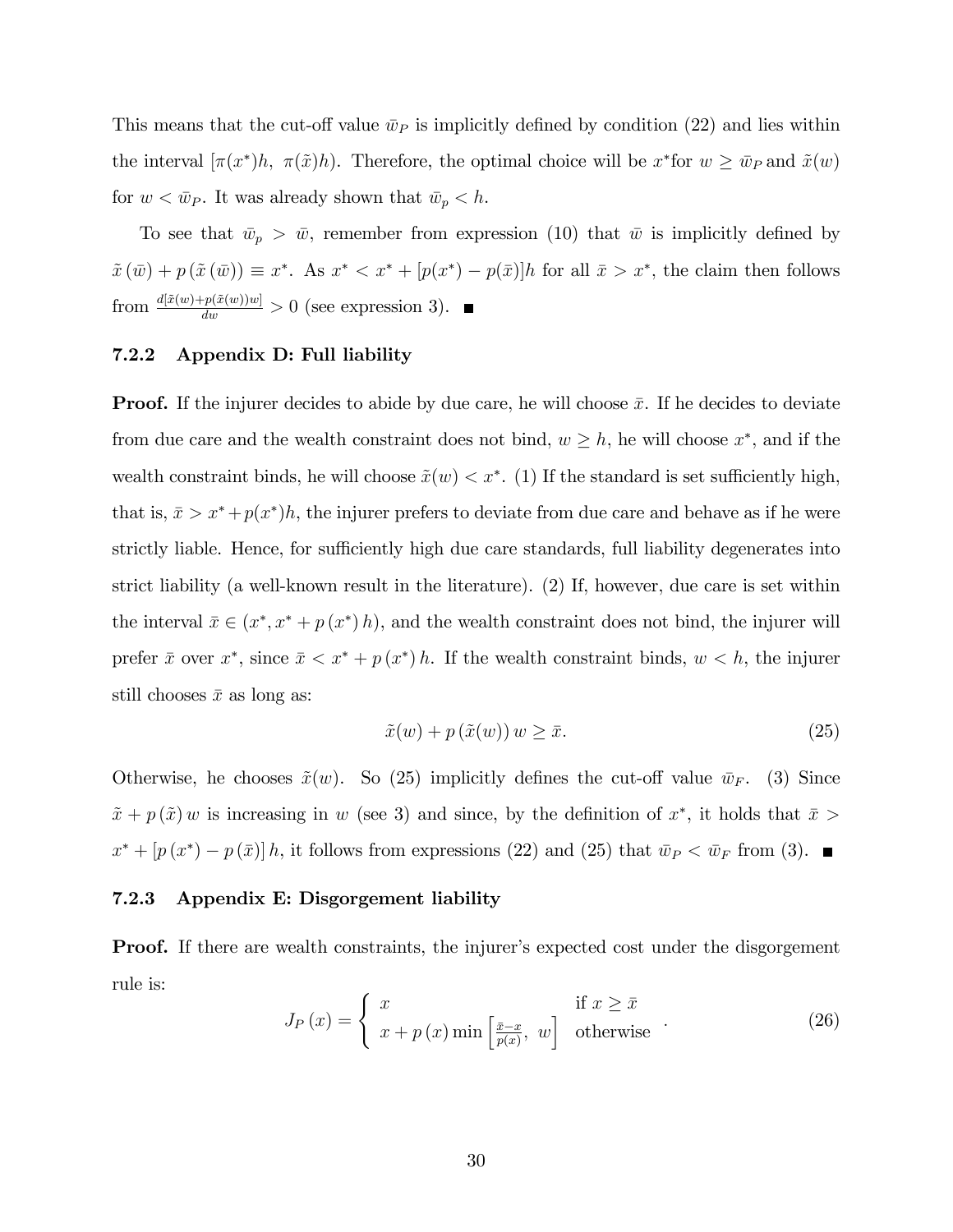If the injurer abides by the standard he will choose  $\bar{x}$ . If he chooses not to abide by the standard and the wealth constraint does not bind,

$$
w \ge \frac{\bar{x} - x}{p(x)} \iff x + p(x) w \ge \bar{x}.\tag{27}
$$

his payoff will be  $\bar{x}$  for all  $x < \bar{x}$ . Hence, he is indifferent over choosing any investment level  $x \leq \bar{x}$ . If the wealth constraint binds, he will choose  $\tilde{x}$  whenever

$$
\tilde{x} + p\left(\tilde{x}\right)w < \bar{x}.\tag{28}
$$

This must hold as otherwise the wealth constraint would not bind. Hence, he will choose  $\tilde{x}$  whenever wealth is below the cut-off implicitly defined by condition 28 and is indifferent when choosing any  $x < \bar{x}$  otherwise. Note that the cut-off is the same as under full liability (see 25).  $\blacksquare$ 

## 7.3 Appendix F: Due care below socially optimal care

**Lemma 6** If due care is set below socially optimal care, then (1) proportional liability, full liability, and disgorgement liability perform identically for all wealth levels: Injurers will exercise due care,  $\bar{x} < x^*$ , if wealth is greater than or equal to a cut-off value  $\bar{w}(\bar{x})$ . Otherwise, injurers will exercise less than due care,  $\tilde{x}(w) < \bar{x}$ . (2) The cut-off value  $\bar{w}(\bar{x})$  is implicitly defined by  $\bar{x} = \tilde{x}(w) + p(\tilde{x}(w))w$  and is equal to the highest possible damages payment under disgorgement liability.

**Proof.** (i) Full liability. If the injurer abides by due care he clearly chooses  $\bar{x}$ . In addition, if  $w > h$  the injurer will not choose to deviate from due care since for all x,  $\bar{x} < x^* < x^* + p(x^*)h < x + p(x)h$ . If  $w < h$ , the injurer will decide to deviate from due care and choose  $\tilde{x}$  if and only if  $\tilde{x}(w) + p(\tilde{x}(w))w < \bar{x}$ . This condition also defines (with equality) the cut-off value  $\bar{w}(\bar{x})$ . (ii) Proportional liability. If the injurer abides by due care he clearly chooses  $\bar{x}$ . In addition, if the wealth constraint does not bind,  $w > \frac{p(x)-p(\bar{x})}{p(x)}h$ , the injurer will choose to abide by due care since for all  $x < \bar{x}$ ,  $\bar{x} < \bar{x} + p(\bar{x})h < x + p(x)h$ . The second inequality follows because  $x + p(x)h$  decreases in x for all  $x < x^*$ . If the wealth constraint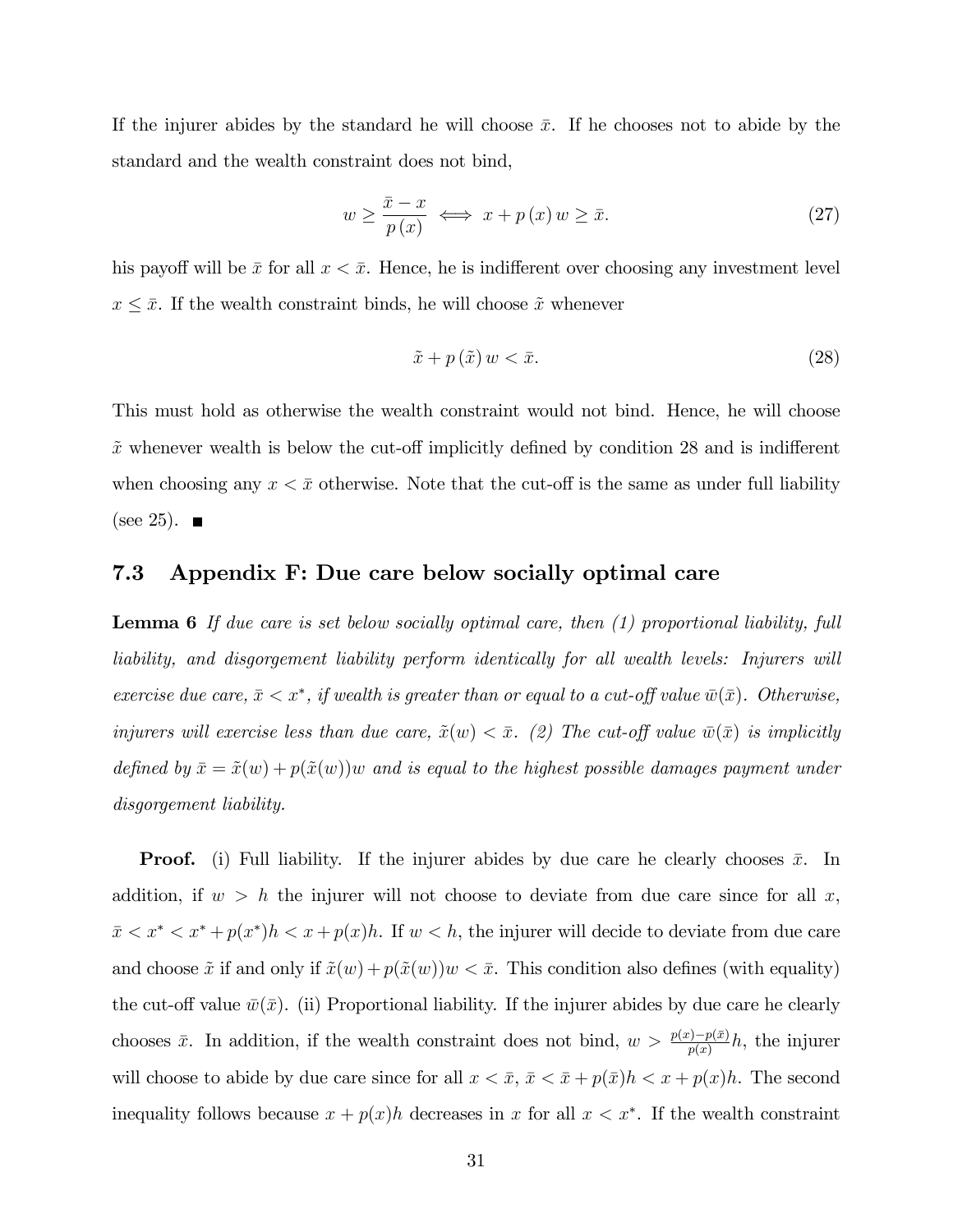binds  $w < \frac{p(x)-p(\bar{x})}{p(x)}h$ , the injurer will choose to deviate from due care and choose  $\tilde{x}$  if and only if  $\tilde{x}(w) + p(\tilde{x}(w))w < \bar{x}$ . To see that  $\tilde{x}(w) + p(\tilde{x}(w))w < \bar{x}$  implies  $w < \frac{p(\tilde{x}) - p(\bar{x})}{p(\tilde{x})}h$ , observe that  $\tilde{x} + p(\tilde{x})w < \bar{x} = \bar{x} + p(\bar{x})h - p(\bar{x})h < \tilde{x} + p(\tilde{x})h - p(\bar{x})h$ . The second inequality follows because for  $x + p(x)h$  decreases with x for all  $x < x^*$ . Therefore,

$$
\tilde{x}(w) + p(\tilde{x}(w))w = \bar{x} \tag{29}
$$

defines the cut-off value  $\bar{w}(\bar{x})$ . (iii) Disgorgement liability. If the injurer abides by due care, he will choose  $\bar{x}$ . Moreover, if the wealth constraint does not bind he has no incentive to deviate. However, as soon as the wealth constraint binds, the injurer will choose  $\tilde{x}$  as  $w < \frac{\bar{x}-\tilde{x}}{p(\tilde{x})}$  implies  $\tilde{x}+p(\tilde{x})w < \bar{x}$ . To see that the cut-off value is equal to the highest possible damage payment under disgorgement liability observe that this will be the point where the wealth constraint binds first.  $\blacksquare$ 

**Lemma 7** Threshold liability: If due care is set below socially optimal care, then  $(1)$  injurers will exercise due care  $\bar{x} < x^*$  if wealth is greater than or equal to a cut-off value,  $\bar{w}_T$ . Otherwise, injurers will exercise less than due care  $\tilde{x}(w) < \bar{x}$ . (2) The cut-off value  $\bar{w}_T$  is implicitly defined by  $\tilde{x}(w) = \bar{x}$  and it holds that  $\bar{w}_T > \bar{w}(\bar{x})$ .

**Proof.** If the injurer abides by due care, he chooses  $\bar{x}$ . If he decides to deviate from due care, he chooses the care level which minimizes  $x + [p(x) - p(\bar{x})] \min[w, h]$ . As  $x^*$  minimizes  $x + [p(x) - p(\bar{x})] h$ , it holds for all  $x < \bar{x} < x^*$  that  $x + [p(x) - p(\bar{x})] h > \bar{x} + [p(\bar{x}) - p(\bar{x})] =$  $\bar{x}$ . Hence, the injurer will exercise  $\bar{x}$  whenever the wealth constraint does not bind. If  $w < h$ , however, the injurer will choose  $\tilde{x}(w)$  unless  $\tilde{x}(w) \geq \bar{x}$ , in which case he will choose  $\bar{x}$ . To see this, note that  $\tilde{x} (w)$ , by definition, minimizes  $x + p(x)w$  or, equivalently,  $x + [p(x) - p(\bar{x})]w$ . Hence  $\tilde{x} + [p(\tilde{x}) - p(\bar{x})]w < \bar{x}$ . Now, if  $\tilde{x}(w) < \bar{x}$ , choosing  $\tilde{x}(w)$ is optimal for the injurer. If, however,  $\tilde{x}(w) \geq \bar{x}$ , it holds for all  $x < \bar{x} \leq \tilde{x}(w)$  that  $x + [p(x) - p(\bar{x})]w > \bar{x} + [p(\bar{x}) - p(\bar{x})]w = \bar{x}$ . So the injurer would choose  $x = \bar{x}$  instead of any  $x < \bar{x}$ . It follows that the cut-off,  $\bar{w}_T$ , is implicitly defined by  $\tilde{x}(w) = \bar{x}$ . We know from 29 that the cut-off,  $\bar{w}(\bar{x})$ , is implicitly defined by  $\tilde{x}(w) + p(\tilde{x})w = \bar{x}$ . Since  $\tilde{x}(w)$  is increasing in w (see 3), it follows that  $\bar{w}_T > \bar{w}(\bar{x})$ .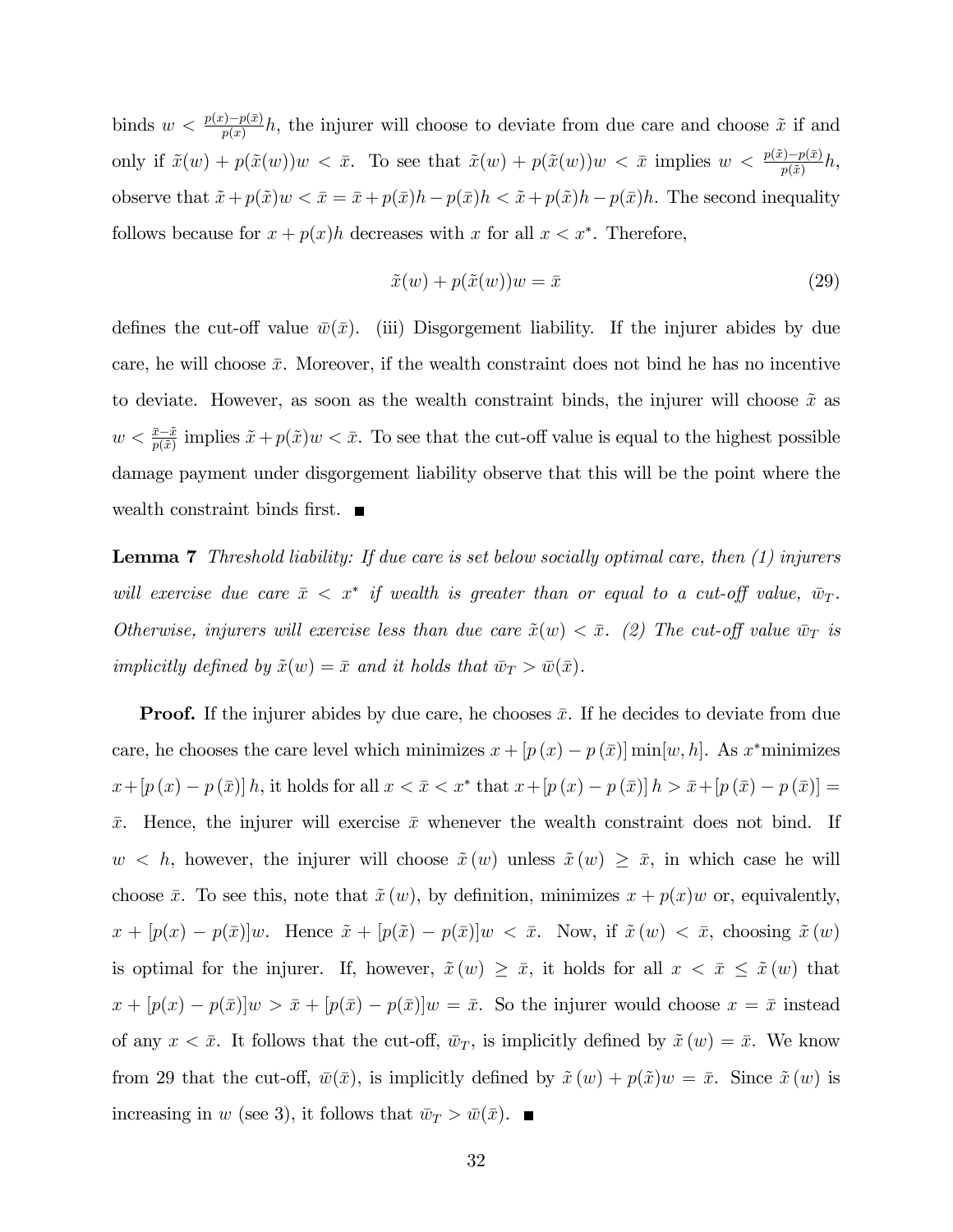# References

- ARLEN, J. (1992): "Should Defendants' Wealth Matter?," Journal of Legal Studies, 21, 413–430.
- BEN-SHAHAR, O. (1999): "Causation and Forseeability," in *Encyclopedia of Law and Eco*nomics, ed. by B. Bouckaert, and G. D. Geest, vol. 3, pp. 644–688. Cheltenham: Edward Elgar.
- CALABRESI, G., AND J. O. COOPER (1996): "New Directions in Tort Law," Valparaiso University Law Review, 30  $(3)$ , 859–884.
- CAMERER, C., G. LOEWENSTEIN, AND M. WEBER  $(1989)$ : "The Curse of Knowledge in Economic Settings: An Experimental Analysis.," Journal of Political Economy, 97 No. 5, 1232-54.
- COOTER, R. (1991): "Economic Theories of Legal Liability," Journal of Economic Perspectives,  $5/3$ , 11–30.
- CRASWELL, R., AND J. E. CALFEE (1986): "Deterrence and Uncertain Legal Standards," Journal of Law, Economics and Organization,  $2(2)$ ,  $279-303$ .
- DARI-MATTIACCI, G. (2004): "Soft Negligence and Cause In Fact: A Comment on Ganuza and Gomez," George Mason University School of Law, Paper 4.
- GANUZA, J., AND F. GOMEZ (2008): "Realistic Standards: Optimal Negligence with Limited Liability.," Journal of Legal Studies,  $37(2)$ ,  $577-594$ .
- GRADY, M. F. (1983): "A New Positive Economic Theory of Negligence," Yale Law Journal, 92, 799–829.
- GRECHENIG, K., AND A. STREMITZER (2009): "Der Einwand Rechtmäßigen Alternativverhaltens - Rechtsvergleich, Okonomische Analyse und Implikationen Für Die Proportionalhaftung,"  $RabelsZ$ , Vol. 73, No. 2., pp. 336–371.
- KAHAN, M. (1989): "Causation and Incentives to Take Care Under the Negligence Rule," Journal of Legal Studies, XVIII, 427447.
- KAPLOW, L. (1994): "The value of accuracy in adjudication: en economic analysis," *Journal* of Legal Studies, 33, 307–402.
- KORNHAUSER, L. A., AND R. L. REVESZ (1990): "Apportioning Damages Among Potentially Insolvent Actors," Journal of Legal Studies, XIX, 617–52.
- LANDES, W. (1990): "Insolvency and Joint Torts: A Comment.," Journal of Legal Studies,  $19(2), 670-689.$
- LANDES, W., AND R. POSNER (1983): "Causation in Tort Law: An Economic Approach.," Journal of Legal Studies,  $12$  (1),  $109-134$ .

- (1987): The Economic Struture of Tort Law. Harvard University Press.